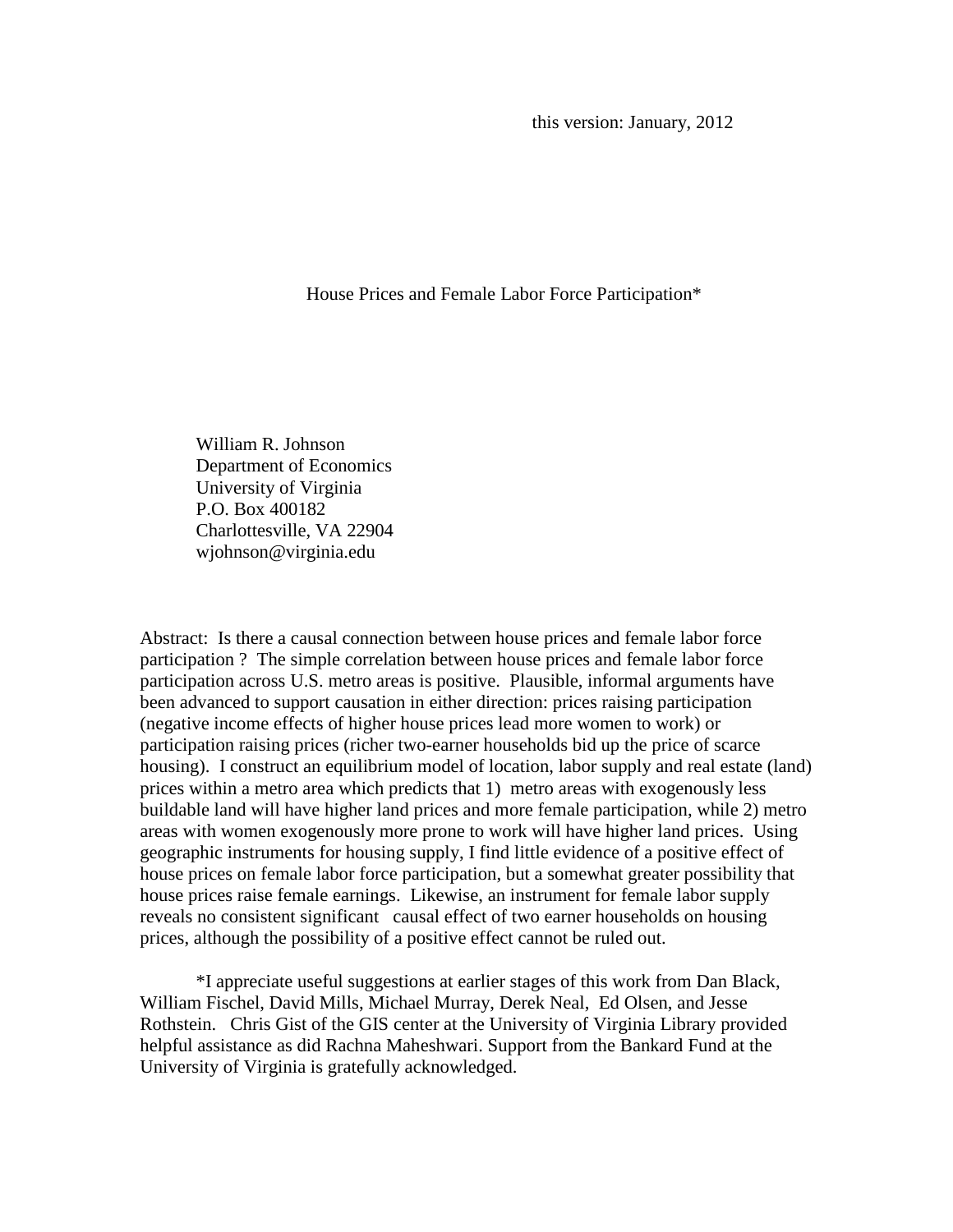Two salient changes over the past four decades have been the rising labor force participation (LFP) of married women and an increase in the real price of housing. This paper examines the possible links between the two phenomena. A plausible argument can be made for causation in either direction. Elizabeth Warren and Amelia Tyagi (2003) have argued that the higher relative cost of housing induces households to supply more labor to the market by sending two earners into the labor market. But an equally plausible case could be made for the causation running in the opposite direction. In Robert Frank and Philip Cook (1995), the rise of two-earner families bids up the price of land thereby raising the relative price of housing. This direction of causation is consistent with the findings of Gyourko, Mayer and Sinai (2006, 2010) who identify increasing national income inequality as a force creating "superstar cities" with markedly higher relative housing costs as the housing demands of an expanding number of highincome households collide with housing supply constraints in certain cities. Although Gyourko, Mayer and Sinai do not explicitly mention the rise of two-income households as a cause of increasing income inequality, other studies have found that assortative mating and a greater tendency for well-educated wives to pursue careers exacerbates income inequality across households. Moretti (2011) shows that high wage, college educated workers are increasingly drawn to cities with high housing costs because they can earn more there but he does not argue that the high housing prices are caused by this sorting.

This paper tries to untangle the direction of causation between house prices and LFP using data on a cross-section of US metropolitan areas. The simple cross-section relation between real house prices and married women's LFP is positive – high-priced housing markets are associated with greater female LFP. This could arise because 1) high house prices induce women to work; 2) more working women bid up housing prices; or 3) a third variable is correlated with both house prices and LFP of women. My empirical results suggest that higher house prices do not raise the LFP rates of married women but there is some likelihood that female LFP increases house prices.

A simple model of labor supply and residential location within a metropolitan area motivates both directions of causation. Assuming a monocentric city in which all employment occurs at the center, households with two earners will have a greater

1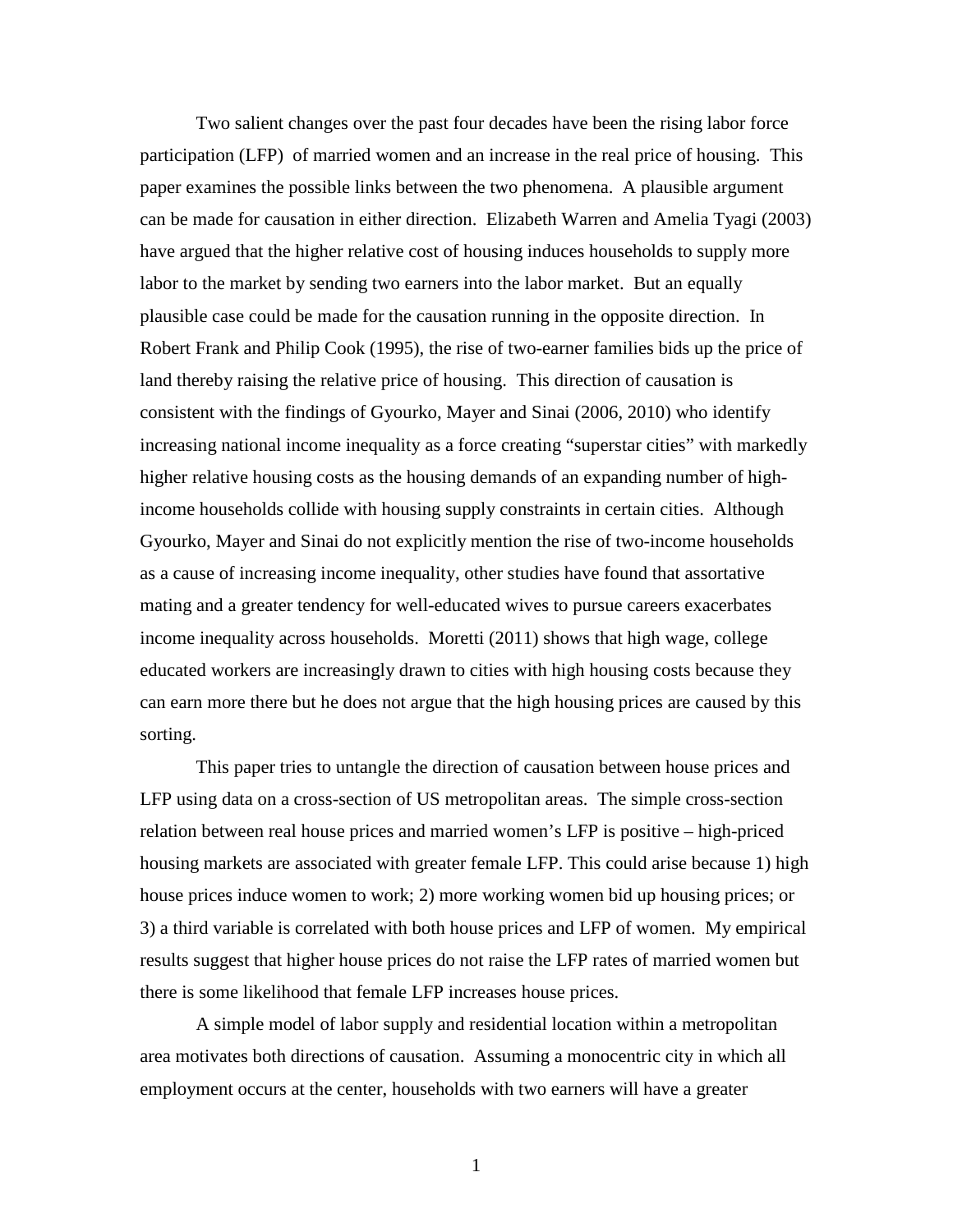incentive to save on commuting cost by locating close to the city center, bidding up the price of close-in land and raising the overall cost of housing. Other things equal, cities with more two-earner households will have higher land prices. Labor supply choices are made in the standard way, balancing the value of non-market time against the purchased goods foregone by not working, but the household also takes into account the cost of housing and commuting. With reasonable assumptions about preferences and positive assortative mating, the model shows that high wage households will choose to send two earners into the labor market and will reside in high priced housing close to the city center. Lower wage households will have only one earner and will live on the periphery in lower priced housing.

The model can generate differences in labor supply and house prices across metropolitan areas. Cities may differ geographically in the capacity to build housing close to the city center; the model captures that with a parameter which represents the fraction of land that is buildable. These geographic factors will affect the price of land across metropolitan areas and, indirectly, labor supply since the decision to work depends on housing costs and commuting times<sup>[1](#page-2-0)</sup>.

Metro areas might also differ in exogenous factors that affect women's labor force participation. If preferences for purchased goods relative to non-market time differ across cities, that would be reflected both in labor supply behavior and, in equilibrium, in land prices. To instrument for female labor force participation, I use a measure of the fraction of the city's males who served in the military during World War II, a variable which has been found to be causally related to female labor force behavior by Acemoglu, Autor and Lyle (2004).

The model generates some empirical implications that are confirmed by the data. House prices are higher and commuting times are longer in metropolitan areas with less close-in buildable land. Married women are less likely to work in cities with longer commuting times.

The hypothesis that house prices cause female labor supply can be probed by instrumenting for endogenous house prices to estimate the extent to which exogenous

<span id="page-2-0"></span><sup>&</sup>lt;sup>1</sup> The role of commuting time in explaining cross metro area differences in women's labor force participation is highlighted in the work of Black, Kolesnikova and Taylor (2008).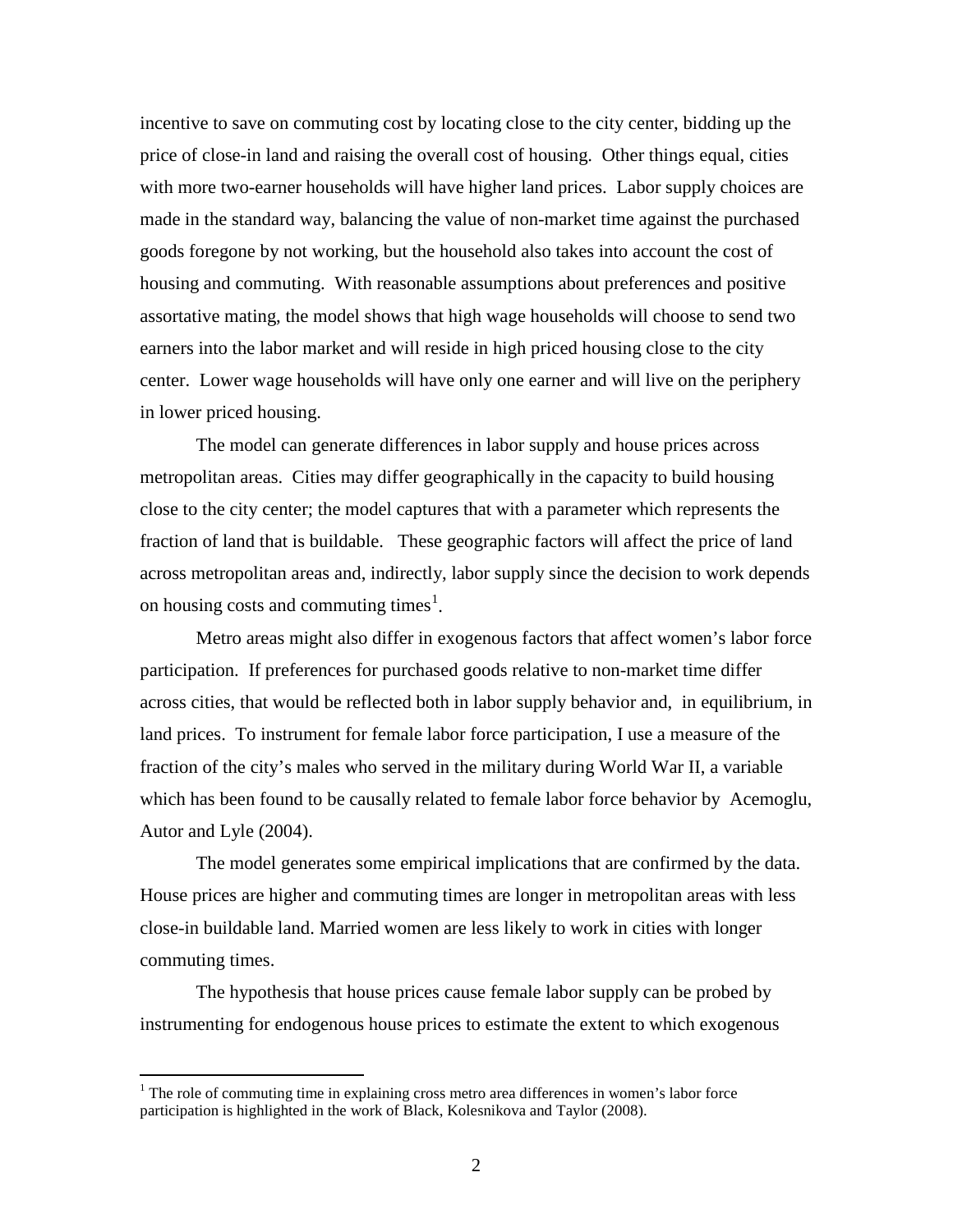variations in house prices across metropolitan areas affect married women's LFP. The instruments are measures of the topographic characteristics of metropolitan housing markets which may affect both the supply of close-in land, the cost of building on that land, and the desirability of the location. The results show no significant positive effect of house prices on labor supply, though possibly an effect on women's earnings. The reverse direction of causation is examined by instrumenting for female labor supply in an equation explaining house price variation across metro areas using the fraction of the city's males who served in the military during World War II as an instrument. While I cannot reject the null hypothesis of no effect of female labor force participation on house prices, a substantial positive effect also cannot be ruled out.

## I. The Empirical Puzzle

The rise in the labor market activity of women, especially married women with children, is well known and has been a central focus of research attention by labor economists. The fraction of married women in the labor market has more than doubled since 1960. Economic explanations for this increase have centered on the rising relative wages of women, availability of effective contraception, and the changing structure of labor demand. Non-economic explanations have relied on what economists term changes in tastes or what sociologists call "norms".

The second time-series observation is the rising relative price of housing in the United States. Although the housing market is cyclic and localized, quality-adjusted house prices nationally have risen on average faster than overall inflation over the past 35 years at least despite the recent sharp decline in house prices. From 1975 to 2010, an index of house prices, based on repeat purchases of the same house, has risen 72.6% relative to the GDP deflator and 40% relative to the CPI. $^2$  $^2$ 

Cross-section evidence also points to a possible relation between house prices and women working. Housing markets and labor markets in the US are usually identified by metropolitan areas. House prices vary widely by metro area, with the highest prices in California, New York and New England. Less well known is the fact that female LFP

<span id="page-3-0"></span> $2$  The time period is from the first quarter of 1975 to the first quarter of 2010. See US Housing Finance Agency, http://www.fhfa.gov/webfiles/15762/1q10hpi\_reg.txt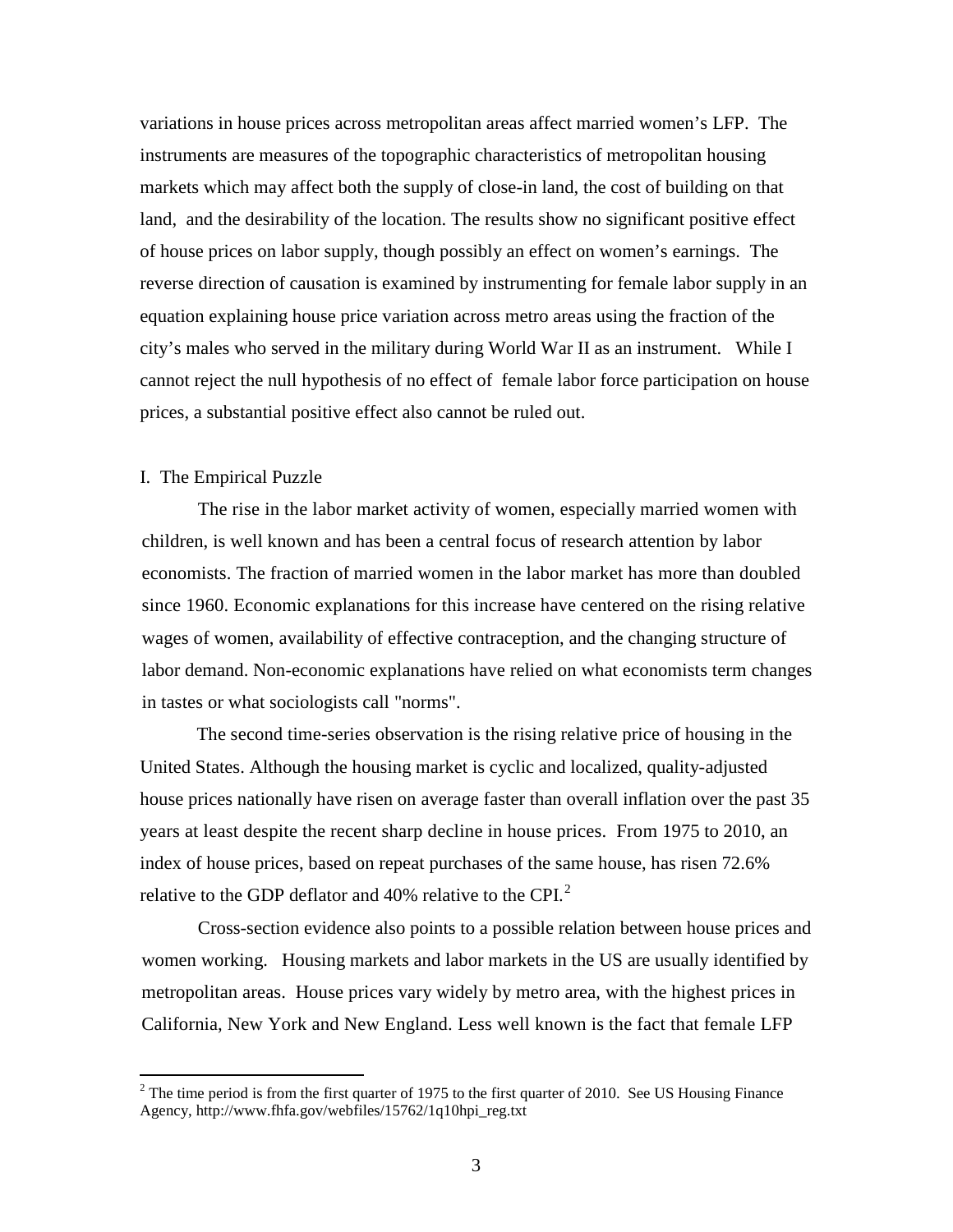varies substantially across metro areas with the highest rates in the upper Midwest.<sup>[3](#page-4-0)</sup> The cross metro area relationship between female LFP and housing prices is significantly positive. In Figure 1, each additional percentage point of female LFP in the 2000 Census data is associated with \$2000 extra in median house prices across metropolitan areas. So, the crude cross-section data agree with the time-series evidence.<sup>[4](#page-4-1)</sup>

Empirical associations between house prices and female LFP would not be worth pursuing were there not a plausible theory linking the two. In this case, there are at least *two* theories. First, it is argued that higher housing prices are the *cause* of married Women's LFP. For example, a recent popular book entitled The Two Income Trap Elizabeth Warren and Amelia Tyagi argue that housing has become so expensive that married women must work (in the paid labor force) to maintain the standard of living that households achieved in the 1950's with only one earner. This is essentially an argument based on falling real wages of husbands, a trend which is not evident in the aggregate data, so it would be hard to produce the time series pattern from this theory. To be sure, if house price inflation has been so intense in certain markets that the real earnings of men in those markets had decreased, that might have boosted female LFP in those markets. The reverse would be true in other housing markets, so this theory could be consistent with the cross-section evidence but not with the time series trends.

The other theoretical story reverses the direction of causation. Here some external cause sends more women into the labor market, raising household money incomes and setting off a bidding war for goods like housing that may be in relatively inelastic supply when location is accounted for. In the extreme form of this argument, with an absolutely fixed supply of housing, the households with the most income will get the best house, and so on down the line. The house a household attains will depend on its income relative to the income of other households. This is the mechanism in the

<span id="page-4-1"></span><span id="page-4-0"></span><sup>&</sup>lt;sup>3</sup> Black, Kolsnikova, and Taylor (2008) highlight the variation in married women's labor force participation across metro areas and conclude that commuting costs drive some of the variation. They find no correlation between labor force participation with housing cost differences but their analysis uses only 50 large MSAs. The analysis here uses over 200 MSAs. When I restrict my estimates to Black et al's smaller sample of metro areas, I, too, find no correlation between housing cost and labor force participation.<br><sup>4</sup> Median house value conflates the price per unit of housing and the quantity of housing. The statistical analyses below use only pure housing price indices. The cross-metro correlation between labor force participation and each of two house price indices is positive. Simple regressions of price indices on LFP show significantly positive coefficients implying that an extra percentage point of female labor force participation raises house prices by roughly .03 standard deviations.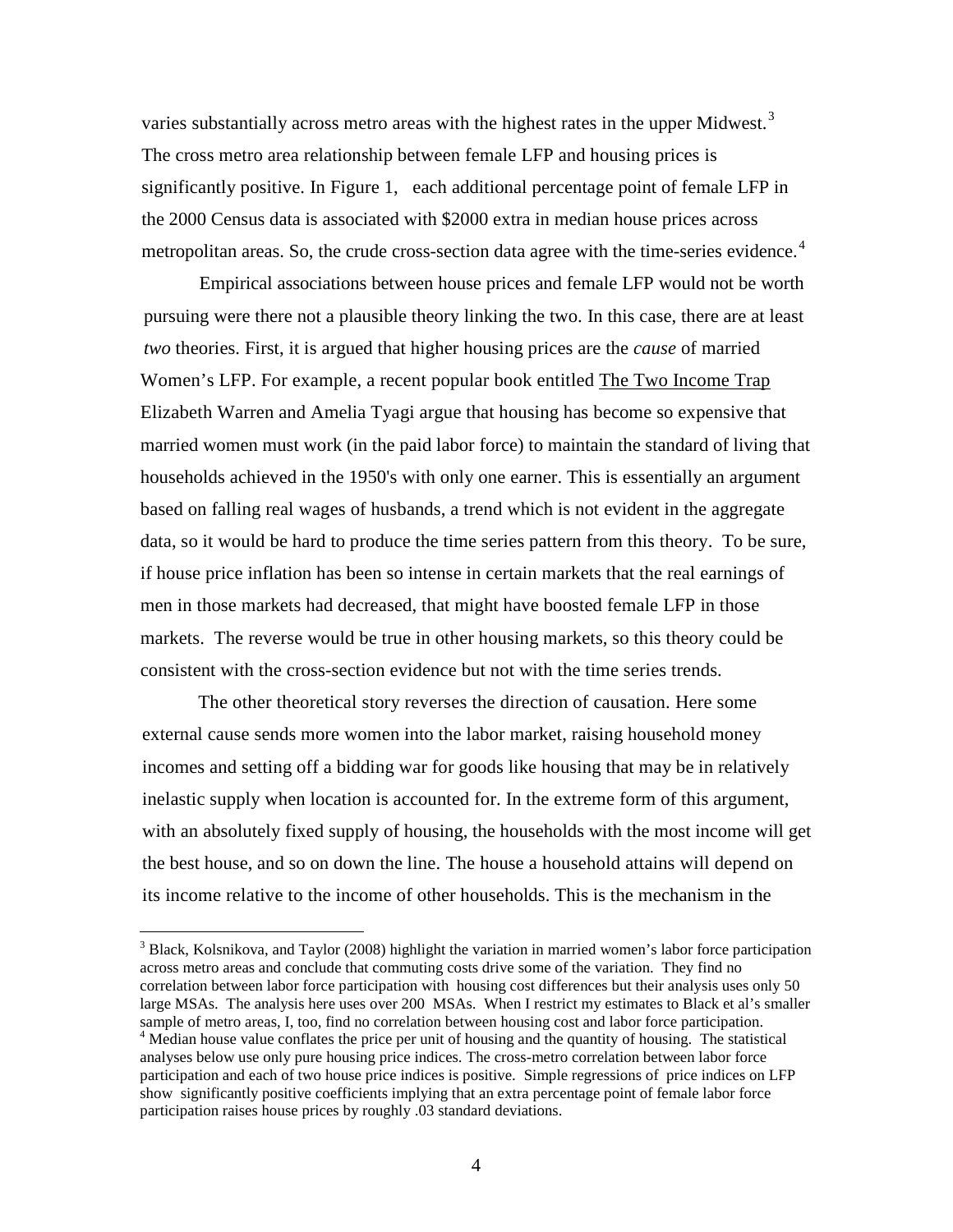popular book, The Winner-Take-All Society by economists Robert Frank and Philip Cook ((Frank 1995)). So, if other households send wives into the labor market that makes single-earner households worse off because those two-earner households now get the best houses. In other words, two-earner households bid up the price of housing. We would expect that over time, more married women working would lead to higher relative house prices, and that in metro areas with many married women working house prices will be higher.

## II. A Model of Housing and Labor Force Participation

In this section, I sketch a simple model in which housing choices and wives' LFP are both endogenous at the individual level and housing markets clear at the level of the metropolitan area. I need a tractable model in which more labor force participation drives up land prices and vice versa, and chose one which is driven by the greater willingness of two-earner couples to pay a premium to live close to the center of the metro area. Alternatively, I could have made special assumptions about preferences such as housing being a complement with other purchased goods but a substitute for leisure to generate the greater demand for housing by two-earner couples.

The model is static, the number of households in a metro area is fixed, and each worker's wage rate is fixed. In other words, the metropolitan area labor market clears, trivially, because labor demand is assumed to be perfectly elastic. One could endogenize wages at some cost of complicating the model, but the main conclusions of the analysis remain. Because the model is intended to explain cross section data, it focuses on causes of long-run differences among metro areas. Interregional trade in goods and services implies that the supply of non-housing consumption and housing structures (excluding land) is perfectly elastic to each metro area in the long run, hence prices do not vary across cities. Variation in quality-adjusted house prices within and across metro areas arises then solely from land prices which can persist in the long run under certain conditions.

Consider a metropolitan area in isolation. The area consists of a central place of employment, a point with no area, surrounded by undifferentiated land on which housing

5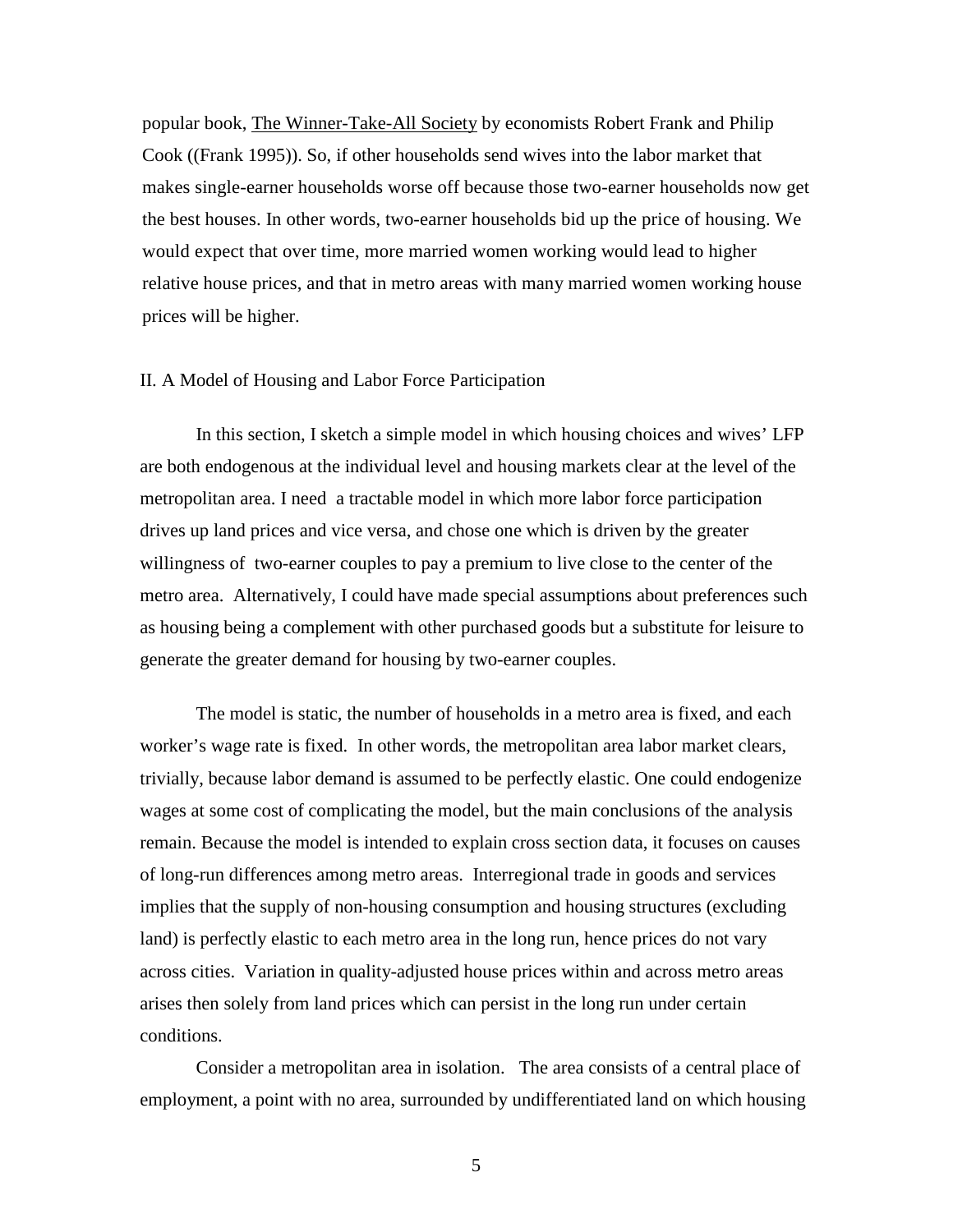can be built.<sup>[5](#page-6-0)</sup> Every worker who is employed must commute to the center from his house; a worker's commuting costs are proportional to the distance to the center and to the opportunity cost of his time, his wage rate. Every household consists of two adults who each have the same wage rate, but wages vary across households. I assume that every husband works, but wives can choose whether or not to work. The labor supply choice is a binary one. Households with two earners and those with high wages will have a greater incentive to live close to the center to reduce commuting costs, creating a price premium for land close to the center. Households simultaneously choose where to live and whether the wife works, taking into account the equilibrium land prices for different locations.

Within a metro area, households are differentiated only by wages; they have identical preferences over leisure, housing structures , and non-housing consumption. Each household must rent one unit of land for its house, the only decision being where to locate. Allowing density to vary would complicate the model substantially. The land rent, *R* , will depend in equilibrium on location as close-in locations are desirable because they save on commuting costs.

## Household Choices

Each household consists of two adults, each of whom can earn *w* if they work, so I am assuming perfect assortative mating. The wage, *w*, differs across households. Denoting *H* as a (0, 1) indicator of whether the wife works and recalling that all husbands work, household income is  $w(1+H)$ . Household income is spent on non-housing consumption, housing (excluding land rent), land rent, and commuting costs. Recall that each housing unit requires one unit of land and that all land is assumed homogeneous except for location. The household takes the land rent function  $R(r)$  as given and chooses a location, *r*. The center is  $r = 0$ .

Commuting costs are assumed to be proportional to the distance from the center, *r*, the wage rate of the household, *w*, and the number of workers in the household (*1+H)*.

<span id="page-6-0"></span> $<sup>5</sup>$  This monocentric city model is standard in urban economics although my modifications are not. See</sup> Goldstein and Moses (1973)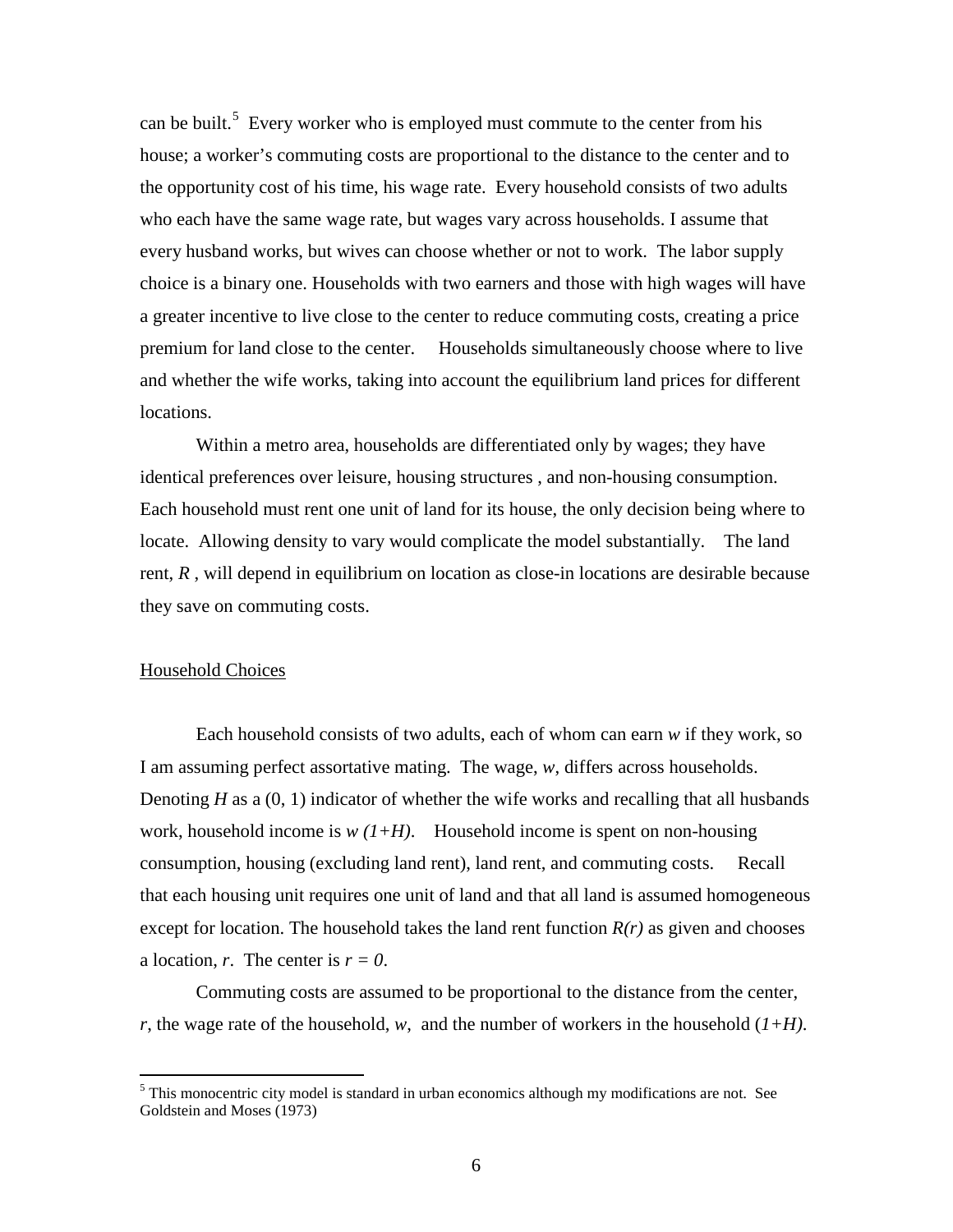Specifically, suppose that commuting costs per period are  $a w(1 + H)r$ , where  $\alpha$  is a parameter which depends negatively on the speed of commuting.<sup>[6](#page-7-0)</sup> The participation constraint, which is assumed to be satisfied, requires commuting costs to be low enough so that even the lowest wage husband will want to work, living at the boundary of the city.

The two crucial decisions for the household are the labor supply decision and the location decision. Households are assumed to have log-linear preferences over purchased goods (consumption and housing structures excluding land rent) and household nonmarket time. Household non-market time is taken to be  $k + (1 - H)$  where k can be thought of as the household's non-market time when both adults work and  $k+1$  is the corresponding value when only the husband works. All that matters for household choices is the ratio of *k* to  $k+1$ , and that could vary from a value of zero (when  $k = 0$ ) to a value approaching one (when *k* is very large). The bigger is *k* , the smaller the reduction in household non-market time caused by the second adult working. The household's utility as a function of labor supply (*H*) and location (*r*) is the Cobb-Douglas function

(1) 
$$
[k+(1-H)]^{\beta}[w(1+H)-R(r)-\alpha w(1+H)r]^{1-\beta}
$$

where purchased consumption equals household earnings,  $w(1 + H)$  minus land rent,  $R(r)$ , minus commuting costs,  $\alpha wr(1+H)$ . Note that location affects utility in two ways: it affects both commuting cost and the land rent.

Besides labor supply, the household must choose location. The first order conditions for optimal *r* balance the cost of commuting against the higher cost of land closer in:

(2) 
$$
R'(r) = -2\alpha w \quad \text{if } H = 1
$$

$$
R'(r) = -\alpha w \quad \text{if } H = 0
$$

<span id="page-7-0"></span> $6$  By normalizing units of land area such that one unit is required for each housing unit, distance, r, is measured in the square root of the area unit, and  $\alpha$  is the time required to travel a distance equal to the square root of the required lot size.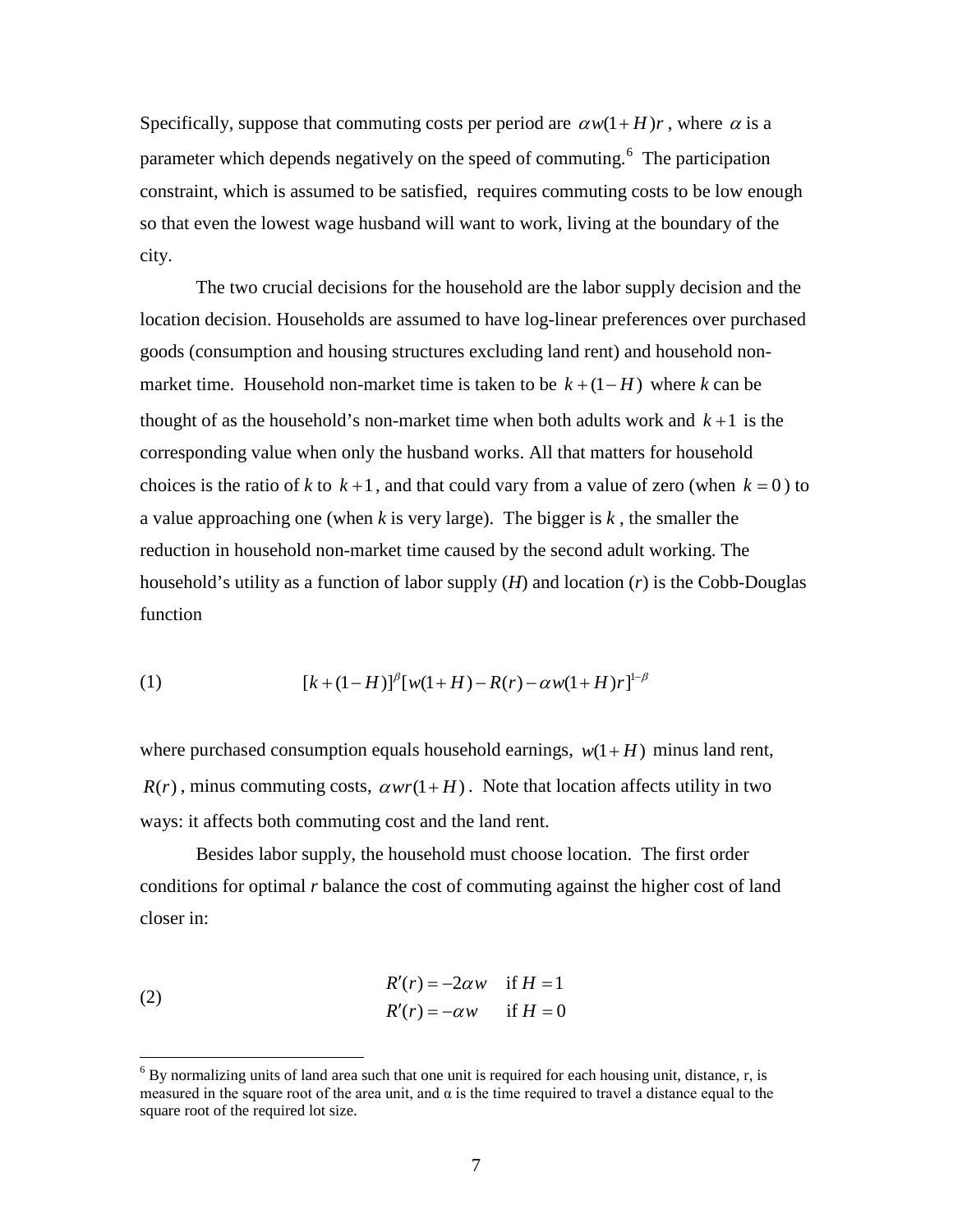(2) says that two-earner households will choose a location such that the rent gradient equals twice  $\alpha$  times the wage, while one-earner households choose a location where the slope of the land rent gradient equals the wage. Since optimal location depends on *H* and *w*, we can write the household's optimal location as a function,  $r(H, w)$ . Higher wage and two-earner households will want to live closer to the center to save on commuting costs.

Now consider the labor supply decision. The household opts for two earners when the following condition is met:

(3) 
$$
\Omega > \left( \frac{w[1 - \alpha r(0, w)] - R(r(0, w))}{2w[1 - \alpha r(1, w)] - R(r(1, w))} \right)
$$

where 
$$
\Omega = \left(\frac{k}{k+1}\right)^{\beta/2-\beta}
$$
 is a function of the two primitive taste parameters,  $k$  and  $\beta$ .

Since households differ only in their value of  $w$ , the highest wage households will choose two earners and the lowest wage households will choose one earner. To see intuitively why this is so, consider the right hand side of condition (3). If land rent, *R*, doubled when a second earner went to work, then the right hand side of (3) would be independent of *w*. But land rent must less than double when a second earner enters the labor market. Because location, *r*, is chosen solely to minimize the sum of land rent and commuting costs, the worst a household could do when it sends a second earner into the labor force is to keep the same location, *r*, thereby doubling commuting cost but not changing land rent. So land rent increases but by less than a doubling when a second earner goes to work, implying that the ratio on the right hand side of (3) is a decreasing function of the household's wage, *w*.

 Equilibrium is characterized by two-earner households choosing to live within a circle closest to the city center while the one earner households live in the ring surrounding this central circle. Among the two-earner households, the highest wage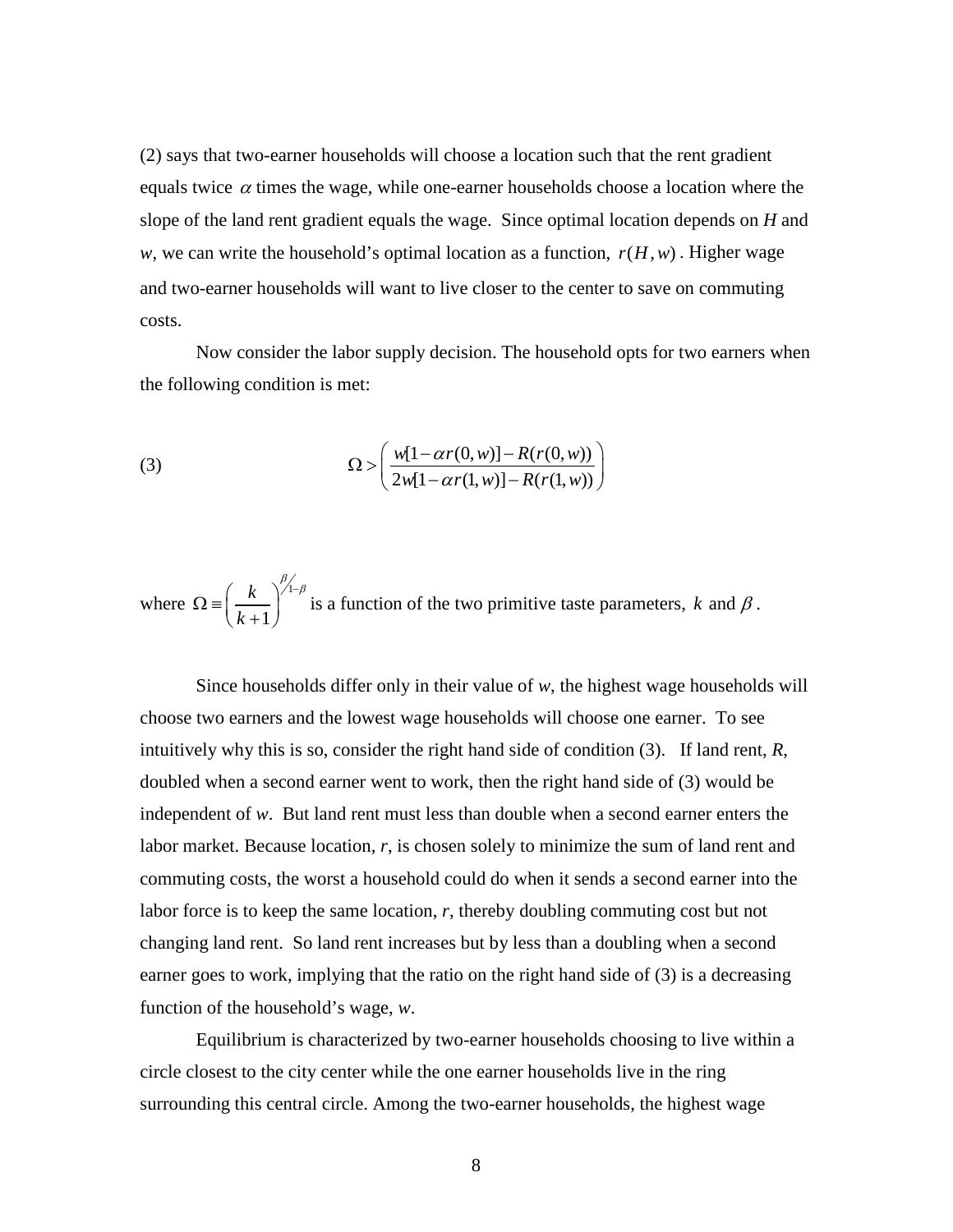households will live nearest the center and the lowest wage households will live at the boundary of the circle. This pattern will also be observed among the one-earner households.

## Market equilibrium

Now consider a metropolitan area composed of *N* households. The number of households with wage *w* is given by the function  $f(w)$ , with support  $[w, \overline{w}]$ . Land can either be used for housing or for some non-housing activity (such as agriculture) with opportunity cost, *a*. I assume that every household in the city can have positive income net of land rent and commuting costs; this is a participation constraint for the existence of the city's population. The lowest wage households will locate at the edge of the city on the boundary with undeveloped land. Denote the edge of the city by  $\bar{r}$ . Since each household requires one unit of land for housing,  $\bar{r}$  is determined by  $N = \pi \bar{r}^2$ , or  $\overline{r} = \sqrt{\frac{N}{\pi}}$ . Figure 2 depicts the circular city.

Land rent at the edge of the city must equal its non-housing value, *a*, so the total land rent and commuting costs of a one-earner household living on the edge of the city will equal  $w \alpha \sqrt{\frac{N}{\pi}} + a$ . The participation constraint is that the wage income net of housing and commuting costs of that household be positive, or

$$
(4) \qquad \qquad \mathcal{W}\left(1-\alpha\sqrt{\frac{N}{\pi}}\right)-a>0
$$

The participation constraint puts an upper limit on the population of the city

(5) 
$$
N < \left(\frac{\pi}{\alpha^2}\right) \left(1 - \frac{a}{\underline{w}}\right)^2
$$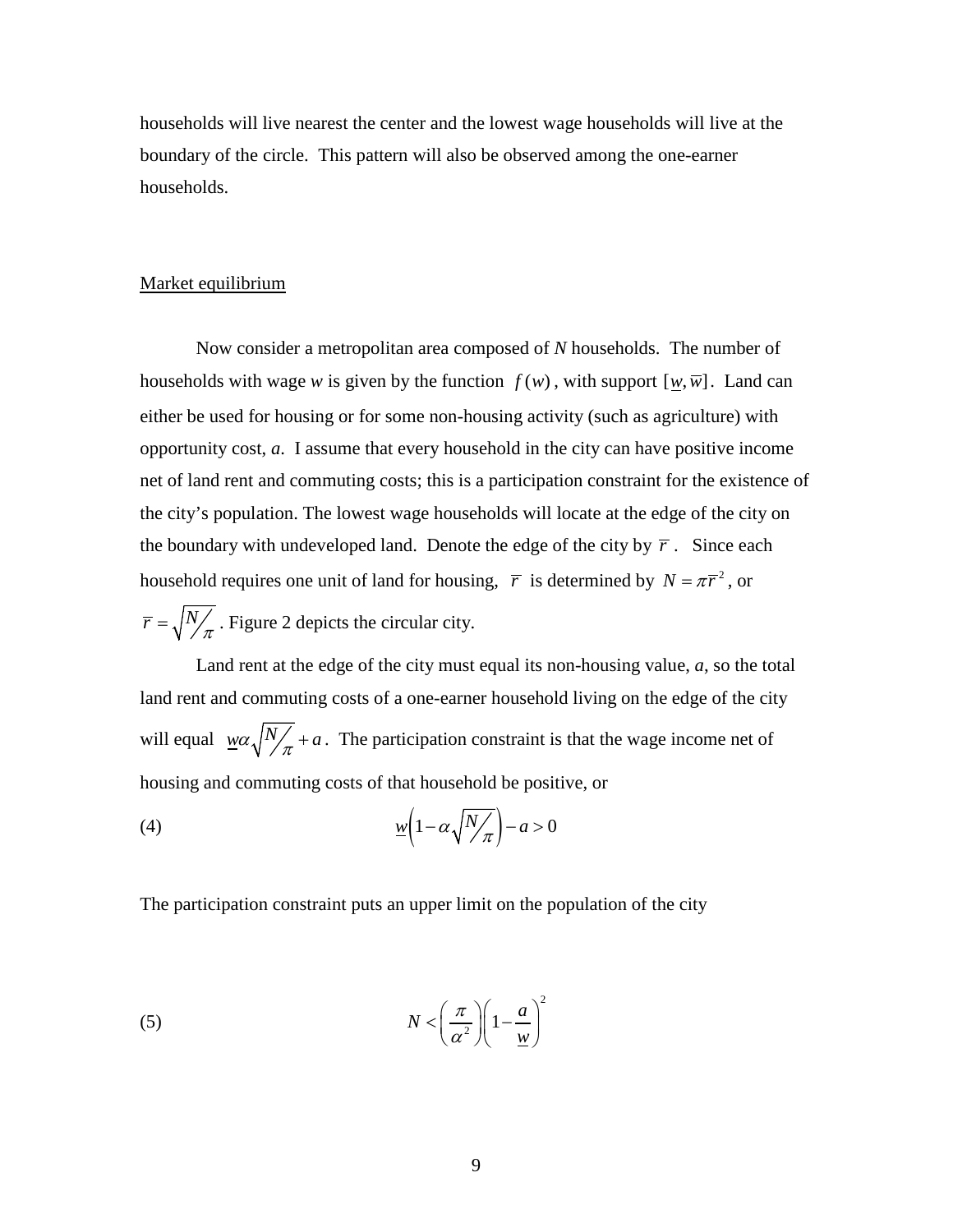which will be assumed to hold. This in turn puts an upper limit on the geographic size of the city,  $\overline{r}$  :

$$
\overline{r} < \frac{1}{\alpha} \left( 1 - \frac{a}{\underline{w}} \right)
$$

Depending on the parameters, the city might be composed entirely of one-earner households, entirely of two-earner households, or a mixture of one and two earner households. The last case is the most interesting case, so I focus on that. Since households differ only in wages and since a higher wage makes it more likely that a household will have two earners, if there are both one-earner and two-earner households in the city, there must be a  $w^*$ ,  $w < w^* < \overline{w}$ , such that all households with  $w > w^*$  choose *H* = 1 and all households with  $w < w^*$  choose *H* = 0. The labor force participation rate of wives will equal the fraction of households with  $w > w^*$ , or

(7) 
$$
LFPR = \frac{1}{N} \cdot \int_{w^*}^{\overline{w}} f(w) dw
$$

LFPR is a decreasing function of *w*\*.

We can now derive the equilibrium land rent function  $R$ . The lowest wage households live at the urban boundary, where  $r = \overline{r}$  and  $R(\overline{r}) = a$ . The highest wage households live at the center where  $r = 0$ . Using the results in (2), we can derive the land rent at the center:

(8) 
$$
R(0) = a + \alpha \int_{r}^{\overline{r}} \left[ F^{-1} (1 - \frac{r^2 \pi}{N}) \right] dr + 2 \alpha \int_{0}^{r} \left[ F^{-1} (1 - \frac{r^2 \pi}{N}) \right] dr
$$

In (8), the function  $F^{-1}$  is the inverse of the cumulative function corresponding to the wage density function,  $f(w)$ . Holding constant the opportunity cost of land,  $a$ , and the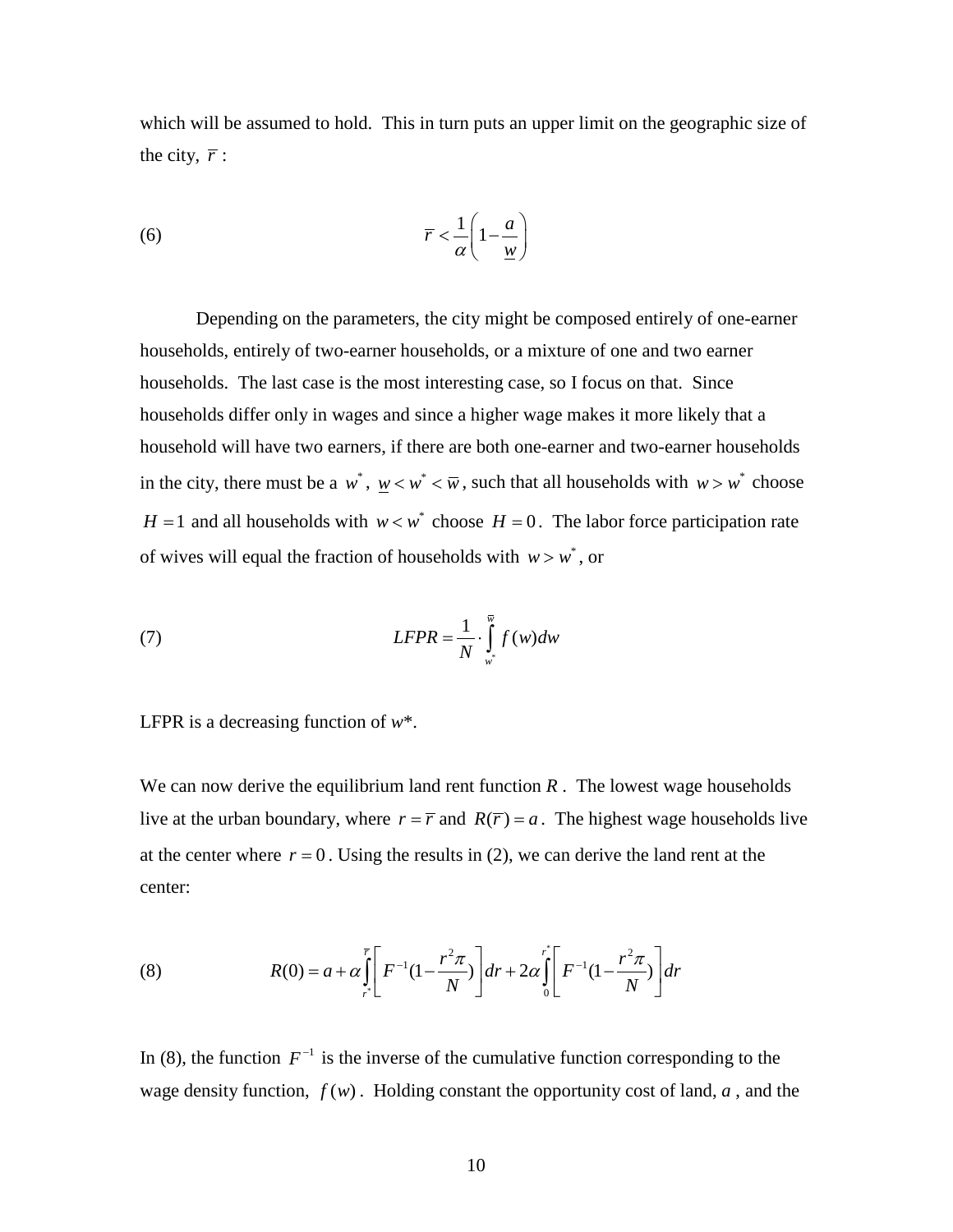distribution of wages,  $f(w)$ , the lower is  $w^*$ , the higher will be LFP of wives and also land rents at the center; housing (i.e., land) costs and female LFP are thus simultaneously determined in the model.

As Figure 2 illustrates, the model predicts that two-earner households will live closer to the center of employment than one-earner households. Whether that is true in US cities is an open question, as one would need to interpret the data accounting for complicating factors such as multiple employment centers, children, and local public school quality. All the model requires is that comparing similar one- and two-earner households, the two-earner household is willing to pay more for desirable land, whether desirability is based on proximity to employment or location in a high quality school district.<sup>[7](#page-11-0)</sup> This is consistent with Frank and Cook's emphasis on relative income in allocating goods in inelastic supply.

## Comparative Statics across Metropolitan Areas

To this point, the model has focused on one metropolitan area. Now I consider a number of metropolitan areas, each with a fixed and equal population<sup>[8](#page-11-1)</sup>. The model is model can reflect unbuildability by adding a parameter  $\theta$  representing the fraction of intended to explain differences in land values and labor supply across metro areas. On the housing supply side, metro areas may differ in the availability of close-in land for building both because of geography or because of legal restrictions on building. The land that can be used for building.<sup>[9](#page-11-2)</sup> For simplicity,  $\theta$  is taken to be constant across all distances from the center.

<span id="page-11-0"></span><sup>&</sup>lt;sup>7</sup> Rouwendal and van der Straaten (2003) argue that dual earner couples in the Netherlands are willing to pay a premium to live close to major employment centers in order to reduce joint commute times.

<span id="page-11-1"></span><sup>8</sup> At this stage, the model makes the unrealistic assumption that all metro areas must accommodate the same population. Implicitly, the model does not allow migration between metro areas, although I argue below that allowing costly migration would not alter the direction of the comparative statics effects derived here

<span id="page-11-2"></span><sup>&</sup>lt;sup>9</sup> Rose(1989) finds that both natural geographic restrictions on building and legally imposed restrictions affect urban land prices. Saiz (2008) shows that topographic variables affect housing supply elasticity. Glaeser and Gyourko (2002) argue that legal restrictions are an important cause of differences in house prices across metro areas.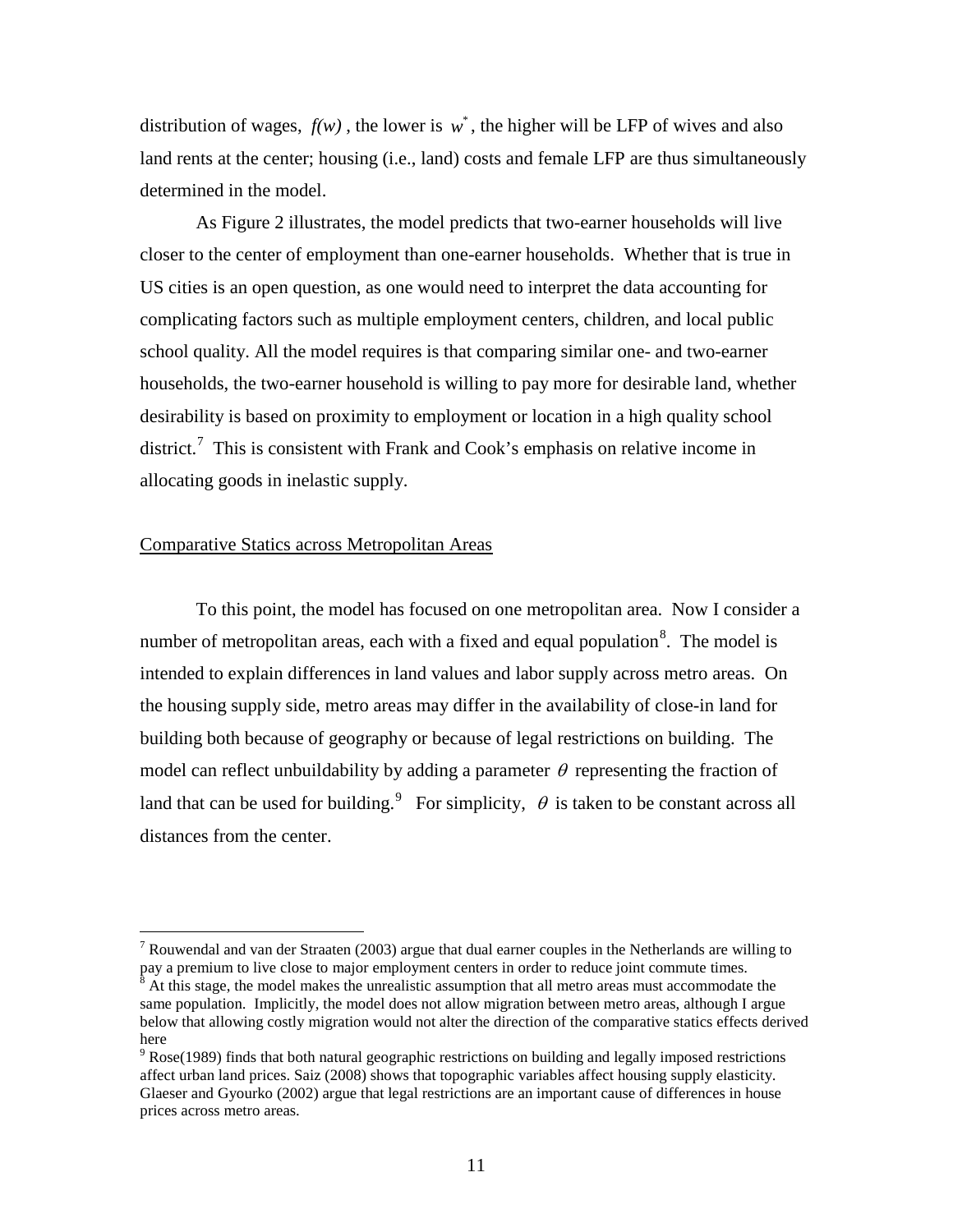Introducing the new parameter,  $\theta$ , alters the expression for the edge of the city to  $\overline{r} = \sqrt{\frac{N}{\theta \pi}}$ . Clearly, for a metro area with some unbuildable land ( $\theta$ <1), the city must be built farther out to accommodate the same population, *N* .

The key endogenous variable in this model is  $w^*$ , the boundary wage between two-earner households, who live close to the city center, and one-earner households, who live farther away. Households with a wage of *w\** are indifferent between sending one and two earners into the market, which implies that *w\** is defined by:

(9) 
$$
\Omega = \frac{(w^*(1 - \alpha r(w^*) - R(r(w^*))}{(2w^*(1 - \alpha r(w^*) - R(r(w^*))}
$$

where  $r(w^*)$  is the optimal location of a  $w^*$  household, and  $R(r(w^*))$  is the land rent at r  $r = r^*$ . The location of the borderline household is given by an expression which equates the demand for land closer than  $r^*$ , which is the population with wages greater than  $w^*$ , and the supply of land closer than  $r^*$ , which is just the buildable fraction  $\theta$  times the area of a circle with radius *r\**.

(10) 
$$
r(w^*) = \sqrt{\frac{N[1 - F(w^*)]}{\theta \pi}}
$$

The land rent at  $r^*$  can be found as was done in deriving (9) by solving the differential equation implied by the rent gradients (2) along with the boundary condition that rent at the edge of the city is *a*.

(11) 
$$
R(r^*) = a + \alpha \int_{r^*}^{\overline{r}} F^{-1} (1 - \frac{\theta \pi r^2}{N}) dr
$$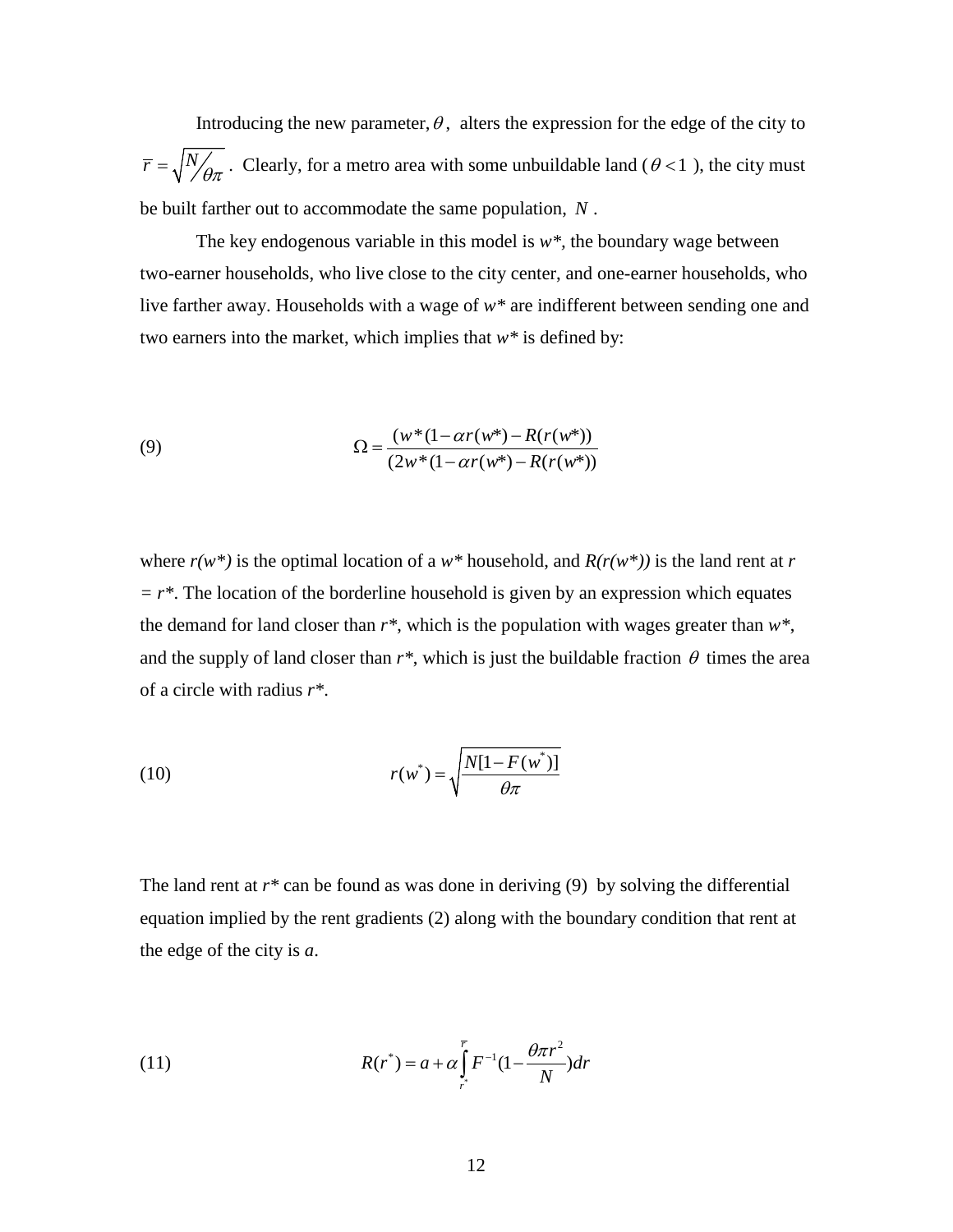Variations across metro areas in labor supply preferences,  $\Omega$ , and in buildable land,  $\theta$ , result in variation in both land rents and female LFP. Comparative statics of the system (9), (10) and (11) with respect to the parameters  $\Omega$  and θ can be illustrated with figures representing specific numerical solutions to the land rent function. Figure 3 shows the how rent gradients and female LFP vary with  $\Omega$ . High values of  $\Omega$  arise when the parameter *k* is large, signifying little loss of household non-market time when a second adult works, and when  $\beta$ , the utility weight on leisure, is small. High values of  $Ω$  yield equilibria with more female LFP and with higher land rents. Higher  $Ω$  pushes out *r\** , the boundary between the two-earner and one-earner households. By (8), the land rent for all land within the *r\** circle rises because the steeper part of the rent gradient, where  $R'(r) = -2\alpha w$  begins farther out.

The effects of variation across metro areas in the parameter  $\theta$ , the buildable land parameter, are illustrated by Figure 4. A decrease in  $\theta$  pushes the city boundary outward to gain enough buildable land to accommodate the fixed population. This raises commuting costs because the typical household must live farther away from the center. Because close-in land is now scarcer, the rent on land at any distance from the center also rises. The net result of these two effects is to raise female LFP. The income effect of higher land prices outweighs the effect of greater commuting times in raising the cost of working.

This model suggests the following results. First, higher values of  $\Omega$ , the labor supply preference parameter, raises the LFP of wives and pushes out the boundary between the two income and one income households, thereby increasing land rents for all close-in land. An increase in buildable land, represented by a higher value of  $\theta$ , reduces both land rents and the LFP of wives. Note that variations in either  $\Omega$  or  $\theta$ generate a positive correlation between land values and LFP.

13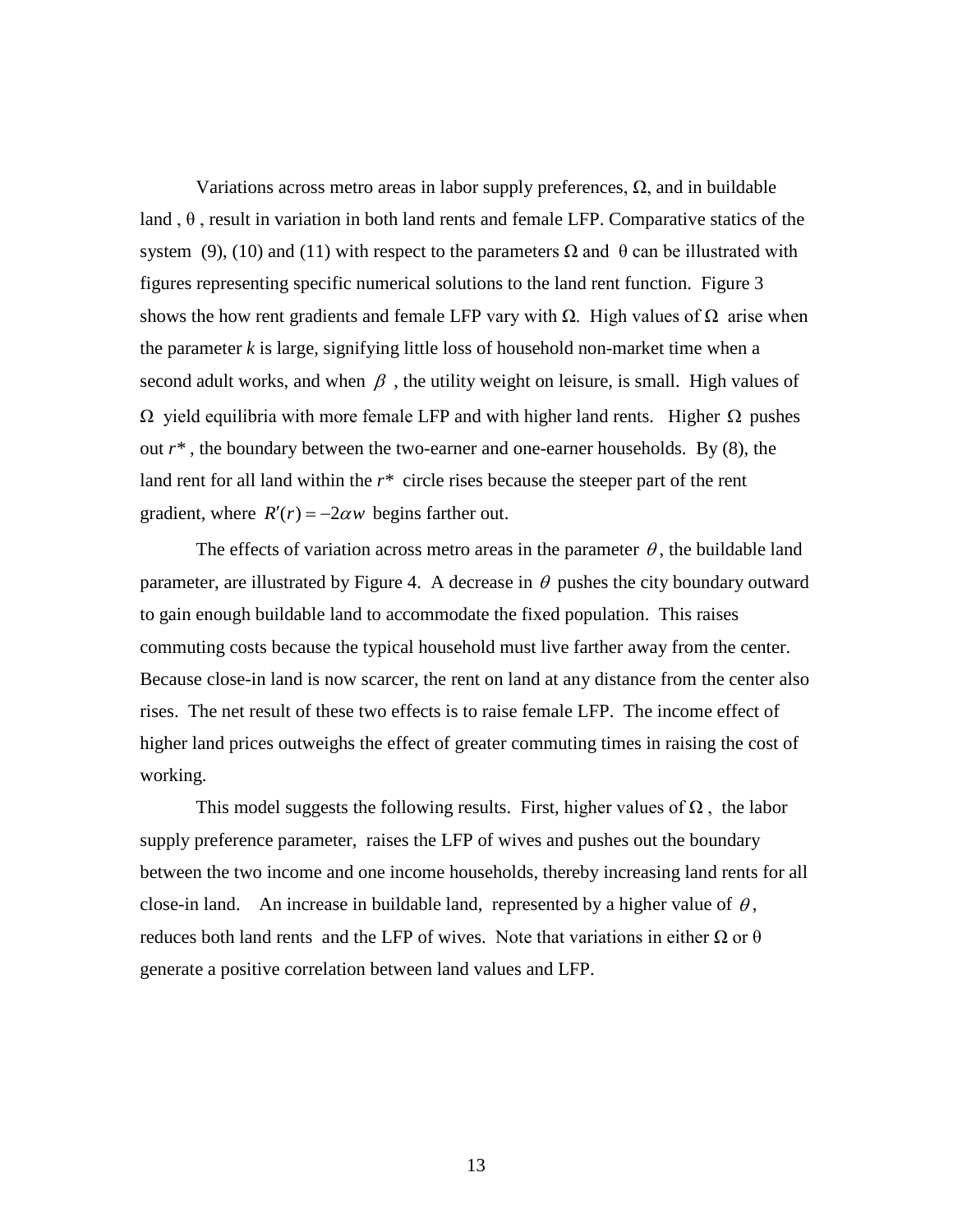## Effects of Migration, Agglomeration Economies, and Amenities

The model above assumes that there is no migration between cities. What would equilibrium look like if movement were possible? Recall that in the basic model there is no amenity difference between cities, nor is there any labor market difference. In that model, a household can earn the same wage no matter where it locates. The only difference between cities relevant to individuals is the price of land as a function of distance from the center. Cross-metro area variations in the land rent function would be caused either by differences across cities in land availability  $(\theta)$  or the preferences of households in the metro area  $(\Omega)$ . Perfectly costless mobility leads households to move between cities seeking the cheapest land (adjusting for distance) until in equilibrium every city has the same housing prices as a function of distance from the center. Moreover, in equilibrium each city would have the same LFP rates. Cities with less buildable land (lower  $\theta$ ) would be smaller in population (but identical in maximum distance from the center,  $\bar{r}$ ). To sustain differences in LFP across cities in this model, any migration must be less than costless.

If labor markets differ across cities, the model resembles the models of Rosen (1974) and Roback (1982) in which equilibrium establishes compensating differentials in wages and land rents. For example, suppose agglomeration economies raise the level of wages in cities with large populations compared to smaller cities. In equilibrium, higher wages in large cities will be offset by higher land rents. With the additional assumptions of the model developed above, larger cities would have higher female LFP rates and also would attract migrating high wage couples from smaller cities. This agglomeration effect would produce a positive correlation between land rents and female LFP across cities of varying sizes, but not across cities of the same size. Although agglomeration economies are a plausible mechanism connecting land rents and labor supply, including population size as a proxy for agglomeration economies that does not materially change the empirical results reported below.

Amenity differences across cities could also conceivably generate a positive cross-section relation between LFP and house prices but it would require special (and untestable) restrictions on preferences. The most obvious mechanism would be a

14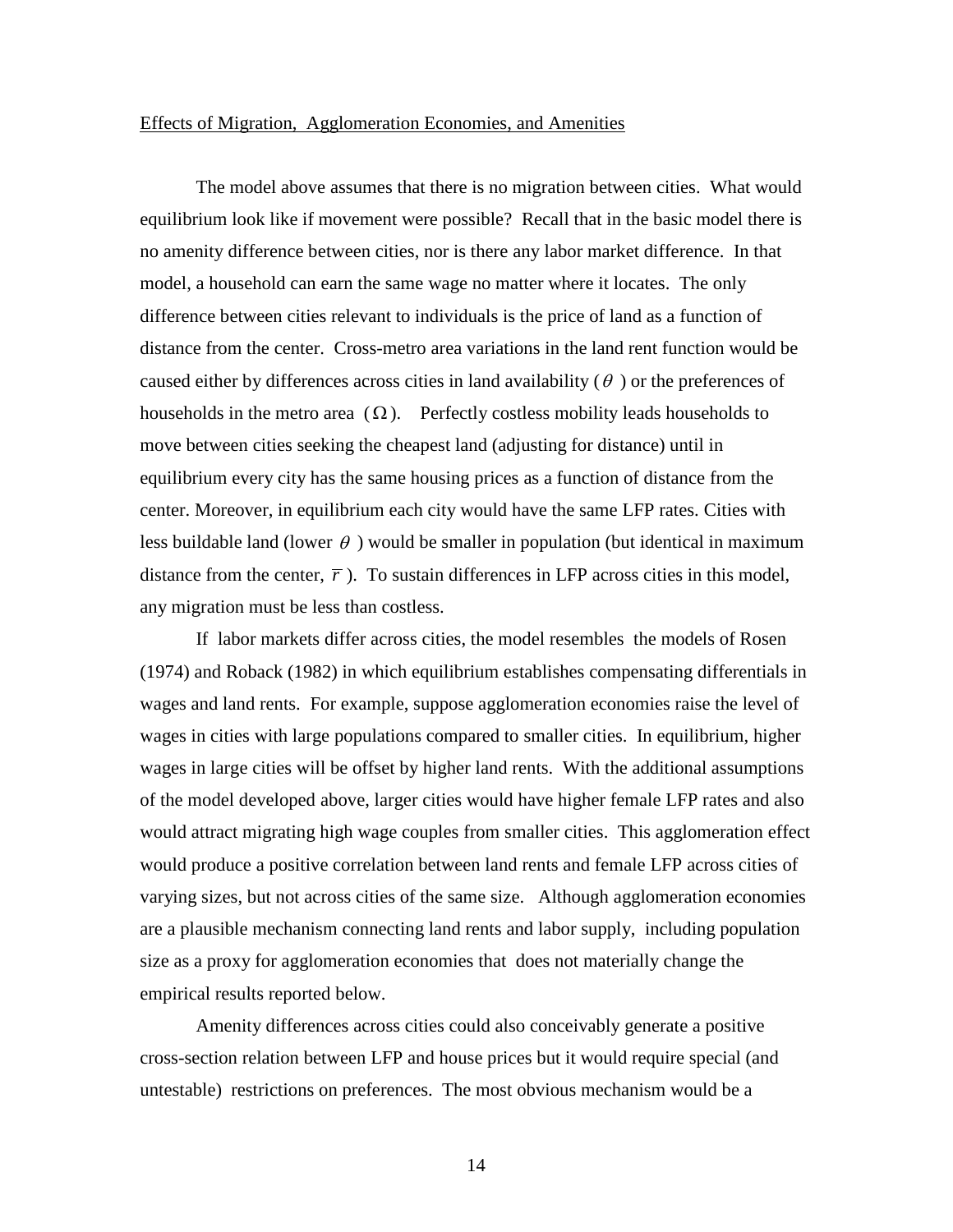positive relation between the taste for amenities and the taste for goods relative to leisure. Besides being untestable, this assumption is somewhat counterintuitive since a priori one might expect leisure and amenities to be stronger complements than goods and amenities. If amenities were luxury goods, then there would be migratory sorting of households with high wage households migrating toward high amenity cities bidding up the price of land there. However, Gyourko, Mayer and Sinai (2010) show that their "superstar" cities with high house prices actually experience lower population growth than other cities.

## III. Empirical Tests

Consider some empirical implications of the model at hand. One implication is that across cities, more buildable land reduces commuting times. In column 1 of Table 2, I explain average commuting times across metro areas in the US with variables representing the fraction of land not covered by water or by land outside the United States and land with more than a 20% slope within a 25 mile radius of the city center.  $^{10}$  $^{10}$  $^{10}$ These variables are intended to be empirical counterparts of the parameter  $\theta$  in the model above. The results in column 1 show that metro areas with less buildable land and more steep slopes have longer commuting times, although the slope variable is not significant.

A second implication of the model is that house prices are higher in metro areas with less buildable land. I use two quality-adjusted house price indices constructed by Yong Chen and Stuart Rosenthal (2008) and by Edgar Olsen as described in Olsen, Davis and Carillo (2005). While each house price index uses a different methodology, they both attempt to control for housing quality differences across metro areas and are quite highly correlated. I standardize these indices so that a unit represents one standard deviation in house price variation across metro areas.

Saiz (2010) studies the effect of topography and land use regulations on the elasticity of housing supply and finds that the fraction of land covered with water or

<span id="page-15-0"></span><sup>&</sup>lt;sup>10</sup> This statistic was calculated using mapping technology that neglects small bodies of water, so the variation is driven by large bodies of water like oceans and large lakes and by proximity to international borders, where the assumption is that the land in another country is not a perfect substitute for land within the borders of the U.S.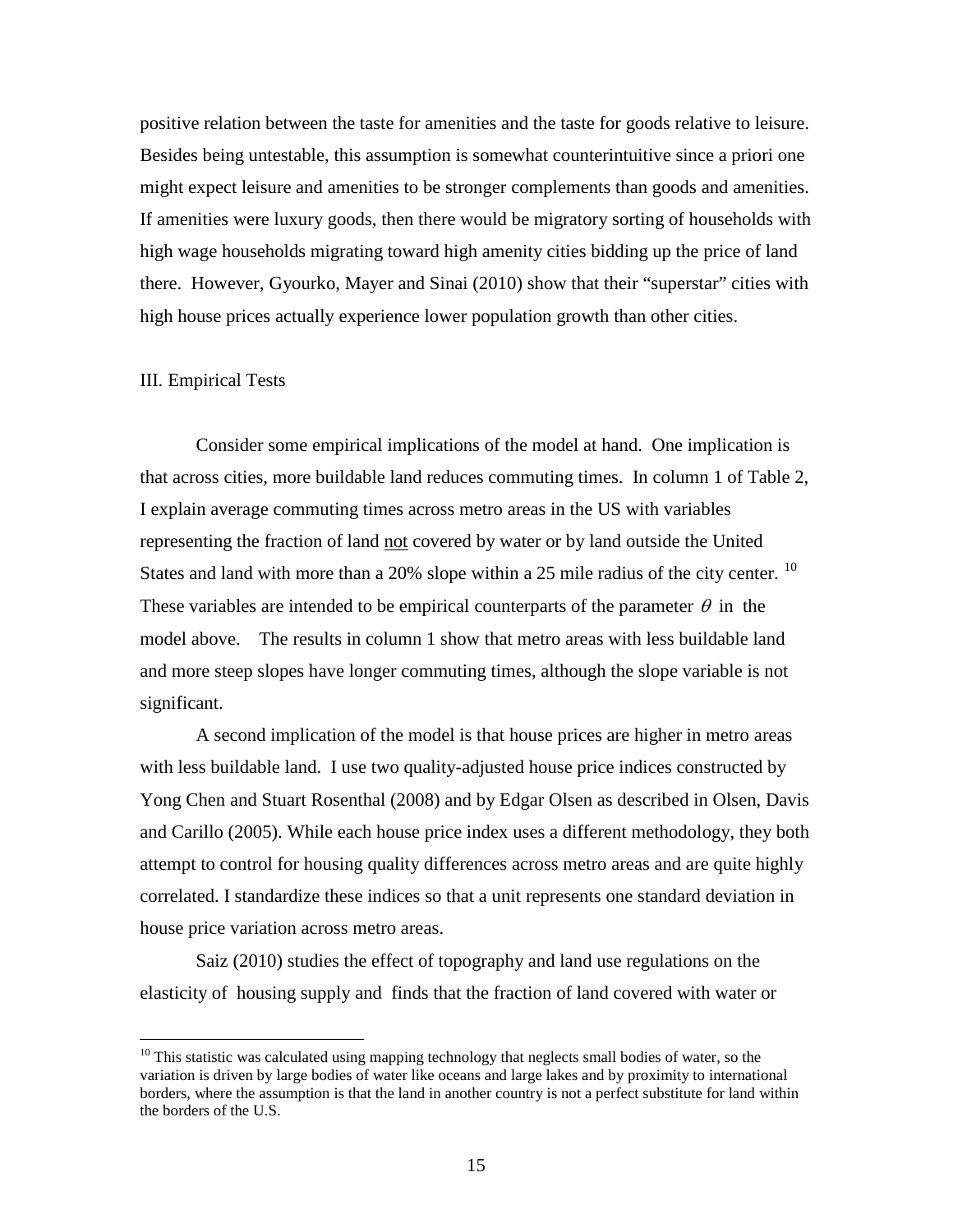steeply sloped makes the supply of housing less elastic, which implies higher prices in the face of demand shocks. In columns 2 and 3 of Table 2, I regress the two house price indices on the geographic variables. These variables might also be picking up amenities, as much of the non-buildable land is water and proximity to water is a valued amenity. Moreover, steeply sloped land allows for views which may also be an amenity. The prediction is that a low fraction of buildable land and more sloped land increases house prices. Columns 2 and 3 shows that this prediction is confirmed with both geographic variables strongly significant in the predicted direction . Increasing the fraction of land not under water by ten percentage points reduces house prices by .2 standard deviations, while reducing the fraction of sloped land by ten percentage points reduces prices by about .3 standard deviations. The results in Table 2 can be viewed as the first stage estimates for the instrumental variable estimates of labor supply in Tables 3 and 4.

## Household Labor Supply Decisions and House Prices

Does house price variation across metro areas affect married women's labor supply? Using the 2000 Census Public Use Micro Sample (PUMS) sample of households, I select a one percent sample of married women, aged 21 to 65, with spouse present in the household, living in metro areas. . This yields a sample size of roughly 200,000 women, which is described in the right panel of Table 1. Table 3A examines labor supply behavior with linear probability estimates of LFP and Table 3B estimates probits on LFP. Column (1) in both Tables 3A and 3B sets a baseline regression showing the importance of education, young children, the metro area unemployment rate, and other family income, including husband's earnings. Columns (2) and (4) in Tables 3A and 3B add house prices as well as mean commuting times within the metro area.

Adding the metro area variables shows that even when we consider individual data and control for household and other metro area determinants of labor supply, house prices exert a positive effect on labor force participation although neither coefficient is significant. Black, Kolesnikova and Taylor (2008) emphasize the role of commute times in generating cross metro area differences in married women's labor supply. That

16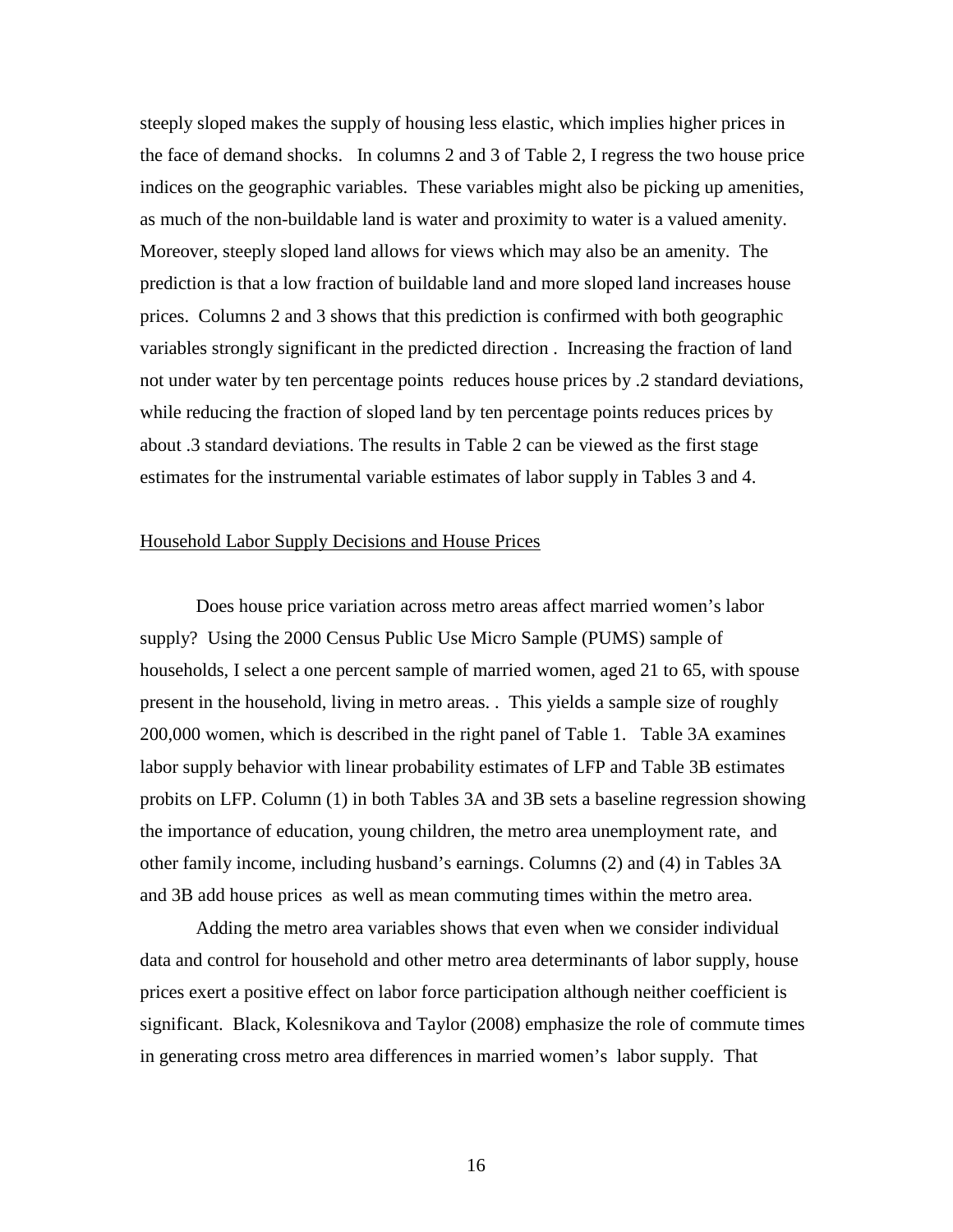finding is echoed here where the estimated coefficient implies that 3-4 minutes more in commute time reduces LFP by a percentage point.

## Instrumenting for House Prices

Since house prices and mean travel times are endogenous to labor supply behavior in the metro area, we need to uncover whether the positive relation between house prices and labor supply reflects causality from house prices to labor supply. To do this, I repeat the labor supply estimates of columns (2) and (4) in both Tables 3A and 3B, except that I instrument for both house prices and mean travel times with the geographical determinants of housing prices used in Table 2. These estimates, in columns (3) and (5) of each table, show that when instrumented, neither variations in the Rosenthal-Chen house price index nor in the Olsen index appear to increase women's labor supply. Indeed, the estimated coefficients switch from positive to negative in all cases. For the IV probit estimates in Table 3B we can soundly reject the hypothesis of a positive effect of house prices on female labor supply, while for the linear probability estimates in Table 3A, the standard errors are large enough that we cannot rule out a positive response of labor supply to higher house prices. Looking at 95% confidence bounds, the most positive effect of house prices on LFP is given by the estimate in column (5) of Table 3A. That upper bound estimate implies that a standard deviation increase in house prices would raise the probability of working by .005, which is a quite small effect. It is very unlikely that house prices exert a substantial positive effect on LFP.

For the IV estimates in Tables 3A and 4A, standard F-tests show that the excluded geographic instruments are not weak, at least in the first stage regression explaining the main endogenous variable of interest, house prices. Hansen's J-statistic fails to reject the null hypothesis that the overidentifying exclusion restrictions are valid.

Tables 4A and 4B offer another view of the effect of house prices on female labor market behavior. Here the dependent variable is earnings rather than LFP, including women with no earnings; Table 4A presents linear estimates while Table 4B shows Tobit estimates. Earnings capture two additional behaviors that might be affected by house prices. Most obviously, earnings incorporate the effect of variation in hours, but in

17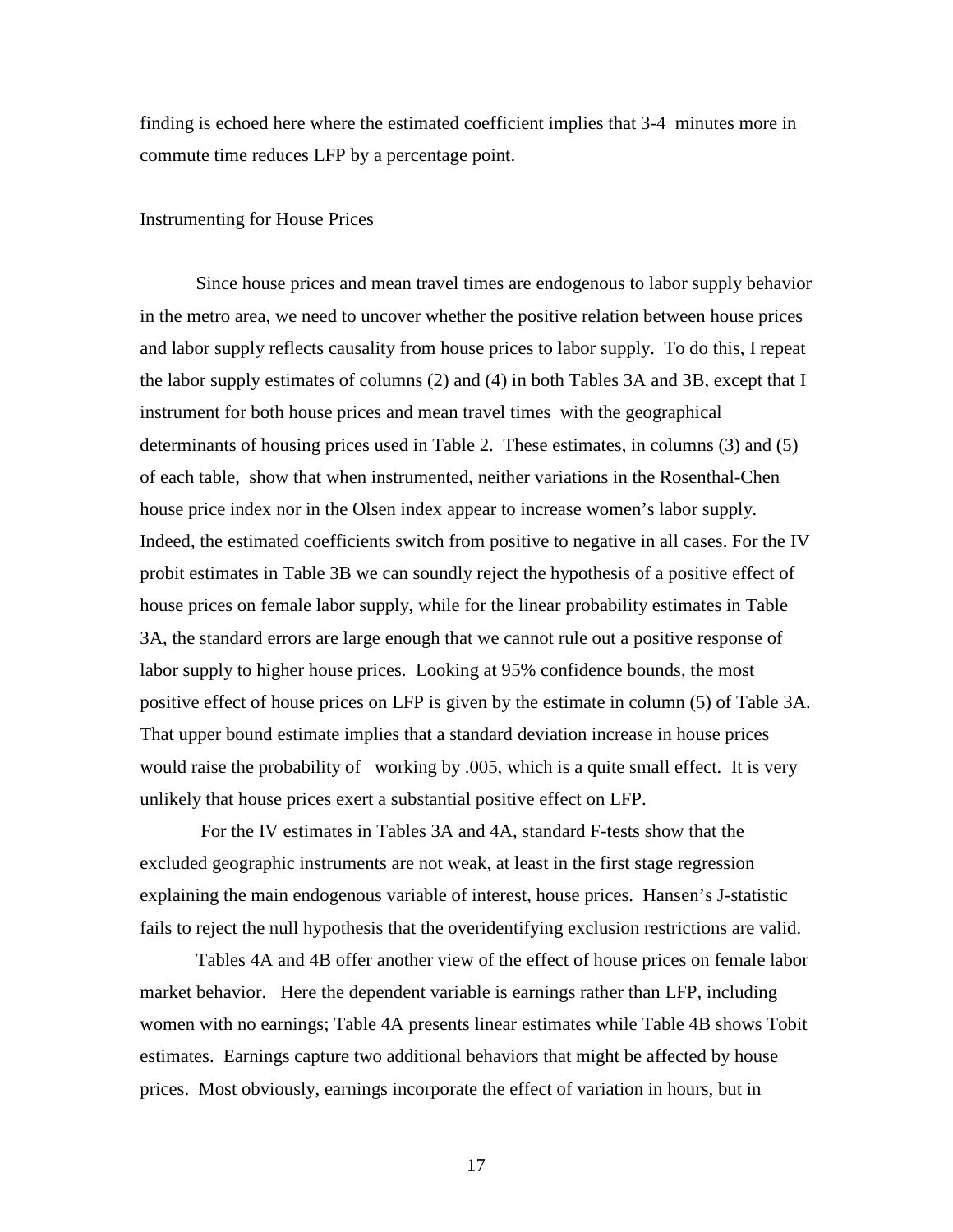addition may capture individual investments in earning capacity not picked up by years of education. The hypothesis would be that higher house prices induce women to earn more both by working more and by earning more per hour, which is borne out by the positive estimates in columns (2) and (4) of both Tables 4A and 4B. However, instrumenting for house prices in columns (3) and (5) reveals insignificantly positive effects of house prices on female earnings in the linear estimates in Table 4A and insignificantly negative effects in the Tobit estimates of Table 4B. At 95% confidence, the upper bounds of the estimates in Table 4A imply that a standard deviation in house prices raises female earnings by about \$1000, while the Tobit estimates imply a much smaller effect of about \$300. So while it is very unlikely that house prices have an appreciable positive effect on labor force participation, the effect on female earnings may well be positive. $11$ 

From these IV estimates, one can conclude that house prices have at most a very small positive effect on female labor force participation with a possibly somewhat greater effect on female earnings. To check the robustness of the results in Tables 3 and 4 to alternative instruments, I reestimated the models in Tables 3 and 4 using the geographical and regulatory instruments used by Saiz (2010). The results were not dramatically different.

## Instrumenting for Labor Supply

Do exogenous determinants of labor supply (analogous to variation in  $\Omega$  in the model) affect a metro area's house prices ? Here the search for valid instruments is more difficult. Metro area differences in the determinants of labor supply at the individual level are valid instruments only if one supposes that they do not affect house prices directly, except for their influence on female LFP or earnings. For example, other family

<span id="page-18-0"></span> $11$  The Rosen-Roback model predicts a positive correlation between earnings and land prices if productivity varies across metro areas. Both female earnings and land rents will be higher in more productive metro areas. The empirical results in Tables 4A and 4B are presumably not the result of this mechanism since house price variation is induced by the geographic instruments which should be independent of productivity. Also, the results are unaffected when I control for population size as a proxy for agglomeration-based productivity differences.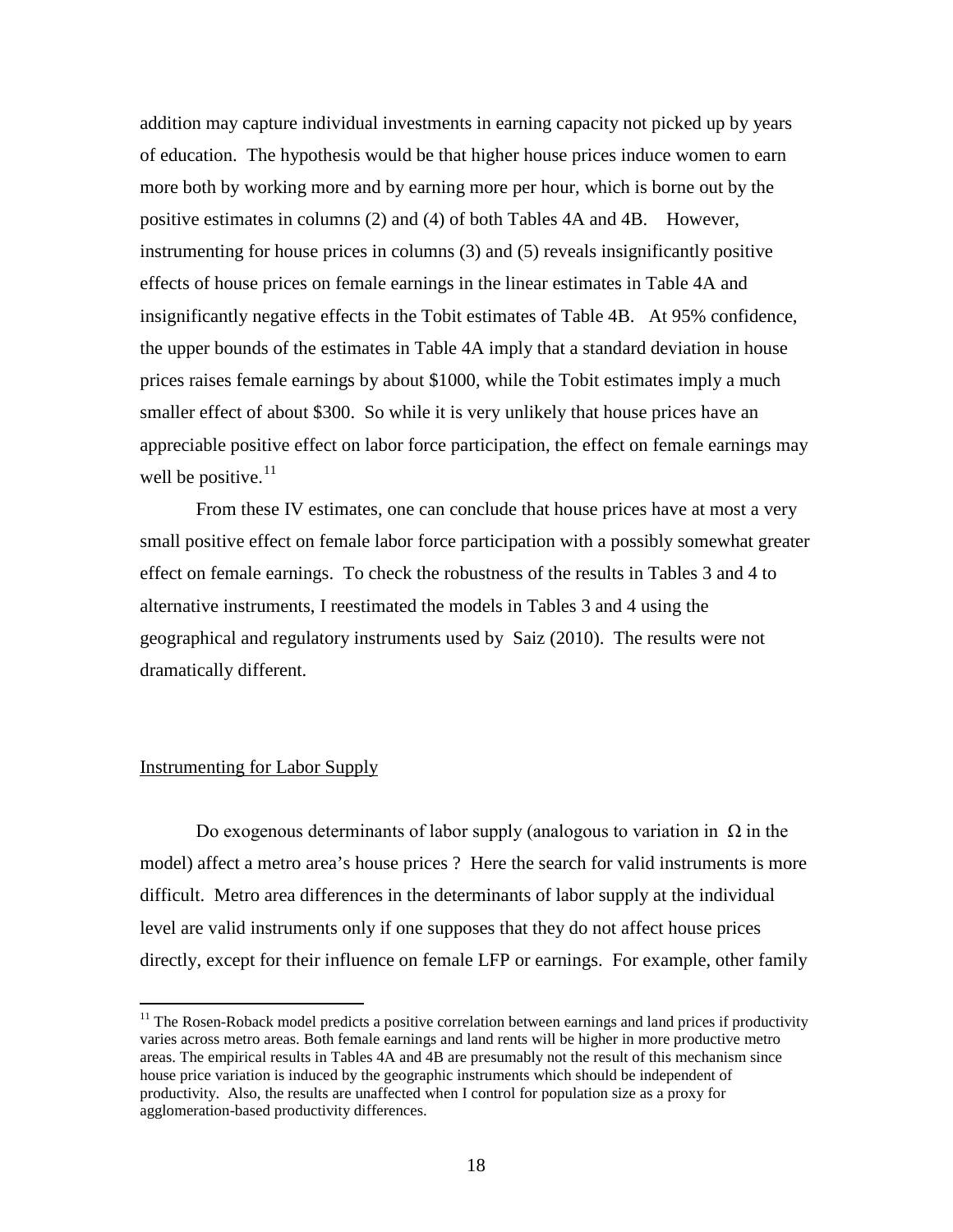income and number of children under five affect spousal labor supply but also likely exert a direct effect on housing demand. For an instrument, I follow Acemoglu, Autor and Lyle (2004) and use the fraction of males in the metro area who were in the military during World War II. As Acemoglu et al show, this disruption to civilian labor markets had long-lasting effects on the labor supply of women.

Table 5 shows the IV estimates explaining house prices across metro areas instrumenting for female LFP and earnings with male mobilization rates during World War II.<sup>[12](#page-19-0)</sup> The F-statistic on the mobilization rate is 11.8 in the first stage regressions (shown in Table 6) explaining labor force participation and 14.1 in those explaining female earnings so the instrument is not a weak one by the Stock-Yogo criteria. The estimates in Table 5 show no statistically significant effect of female labor force participation or earnings on house prices. However, looking at the 95% confidence bounds we cannot rule out a positive effect size as large as 0.17 (for labor force participation) or .36 (for female earnings). These would imply substantial effects on house prices; a 6 percentage point increase in LFP or \$2800 more in earnings would raise house prices by a standard deviation. So we cannot rule out the possibility of substantial positive effects of female labor market activity on house prices from the cross section data. However, the data do not allow us to detect even the direction of an effect with any confidence.

Can we detect an effect of labor force participation on changes in house prices using changes over time within metro areas instead of cross-metro area data ? To pursue this, I regress the percent change in house prices over a decade on the female LFP rate at the beginning of the decade, using metro area data and a fixed effects estimator. The two decades of data are the 1980's and the 1990's, since quality-adjusted house price data by metro area is not available before the 1970's . The result is:

% ∆*Houseprice<sub>it</sub>* = 2.04 FemaleLFP<sub>it-1</sub> -  $.408$ Decade90s -  $.471$ 

The standard error on lagged female LFP is 2.83 so we cannot reject the hypothesis of no relationship, but the mean effect is positive and not trivial in size.

<span id="page-19-0"></span> $12$  Data from U.S. Selective Service System (1948). Data is provided only at the state level. For metro areas entirely within one state, I assume that state's mobilization rate applies to the metro area. For metro areas crossing state boundaries, I construct a weighted average of the relevant states' mobilization rates, the weights being the shares of the metro areas population in each state.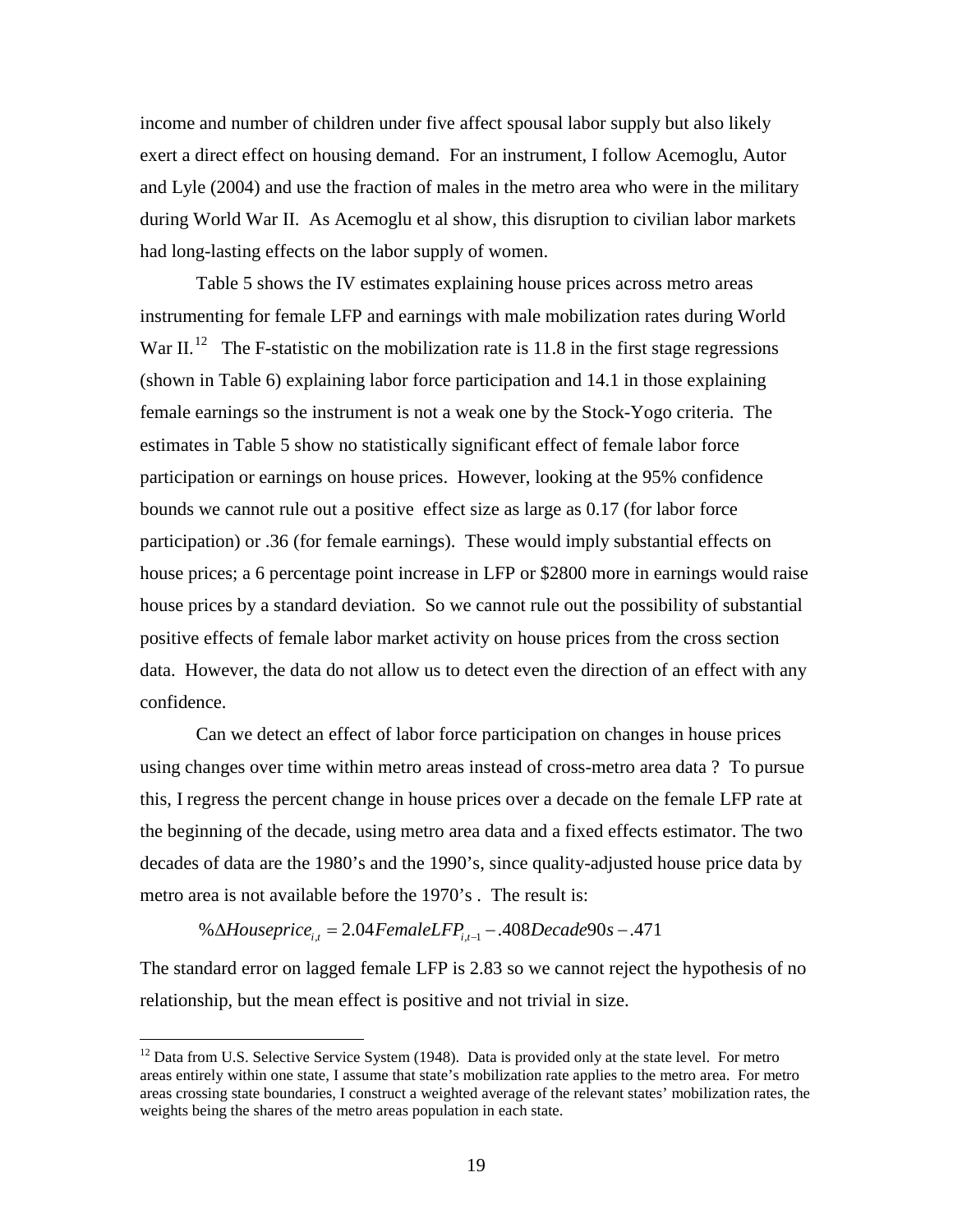## Conclusion

We began with the observations that female LFP and house prices are positively related across US metro areas and that both have risen in the past three decades. The paper seeks to discover whether any causal direction can be teased out of the data. A model of the joint determination of labor supply and housing demand in a metro area generates the prediction that land values will be sensitive to labor supply determinants such as preferences for purchased goods relative to non-market time. It can also generate labor supply affected by determinants of land values such as the availability of buildable land in the metro area.

Instrumenting house prices with geographic variables, it appears to be quite unlikely that house prices raise female labor force participation, though there may be effects on earnings. Instrumenting for female LFP with World War II male mobilization rates, the effect size or direction cannot be pinned down with any precision so we cannot rule out a positive effect of female labor supply and earnings on house prices.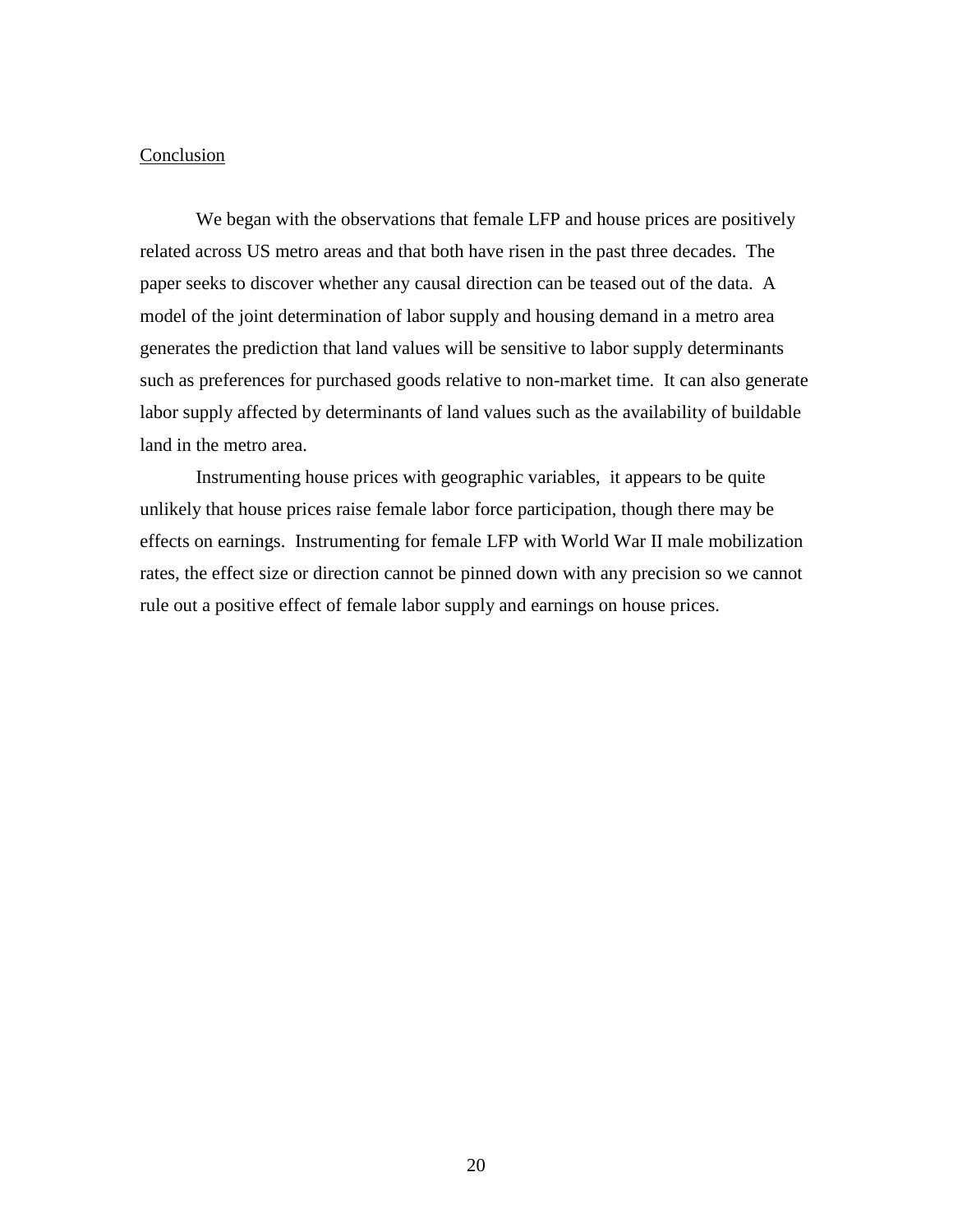## References

- Acemoglu, Daron, David Autor, and David Lyle. 2004. "Women, War and Wages: The Effect of Female Labor Supply on the Wage Structure at Midcentury" *Journal of Political Economy*, 112, 4, 497-551.
- Black, Dan, Natalia Kolesnikova and Lowell J. Taylor. 2008. "Why Do So Few Women Work in New York (and So Many in Minneapolis)? Labor Supply of Married Women Across U.S. cities", Working Paper 2007-043C, Federal Reserve Bank of St. Louis.
- Chen, Yong and Stuart Rosenthal. 2008. "Local amenities and life cycle migration: Do people move for jobs or fun ?" *Journal of Urban Economics*, 65, 3, 519-537.
- Frank, Robert H.and Philip J. Cook 1995. *The winner-take-all society.* New York: Free Press.
- Glaeser, Edward and Joseph Gyourko. 2003. "The Impact of Zoning on Housing Affordability", Economic Policy Review, Federal Reserve Bank of New York, 9, no.2, pp. 21-39.
- Goldstein, Gerald and Leon Moses. 1973. "A Survey of Urban Economics", *Journal of Economic Literature*, 11, No 2, (June), 471-515.
- Gyourko, Joseph, Christopher Mayer, and Todd Sinai. 2006. Superstar Cities. *National Bureau of Economic Research Working Paper Series* No. 12355.
- Gyourko, Joseph, Christopher Mayer and Todd Sinai. 2010. "Dispersion in House Prices and Income Growth across Markets" in Edward Glaeser, ed. Agglomeration Economics, Chicago: University of Chicago Press.
- Moretti, Enrico. 2011. "Real Wage Inequality" UC Berkeley
- Murray, Michael P., 2010. "The Bad, the Weak, and the Ugly: Avoiding the Pitfalls of Instrumental Variables Estimation", Bates College.
- Olsen, Edgar O. Scott E. Davis and Paul E. Carrillo, "Explaining Attrition in the Housing Voucher Program," *Cityscape*, 8 (2005), 95-113.
- Roback, Jennifer. 1982. Wages, Rents, and the Quality of Life. *The Journal of Political Economy* 90, no. 6 (Dec.) : 1257-1278.
- Rose, Louis. 1989. "Urban Land Supply: Natural and Contrived Restrictions" *Journal of Urban Economics*. 25, no. 3, (May), 325-345.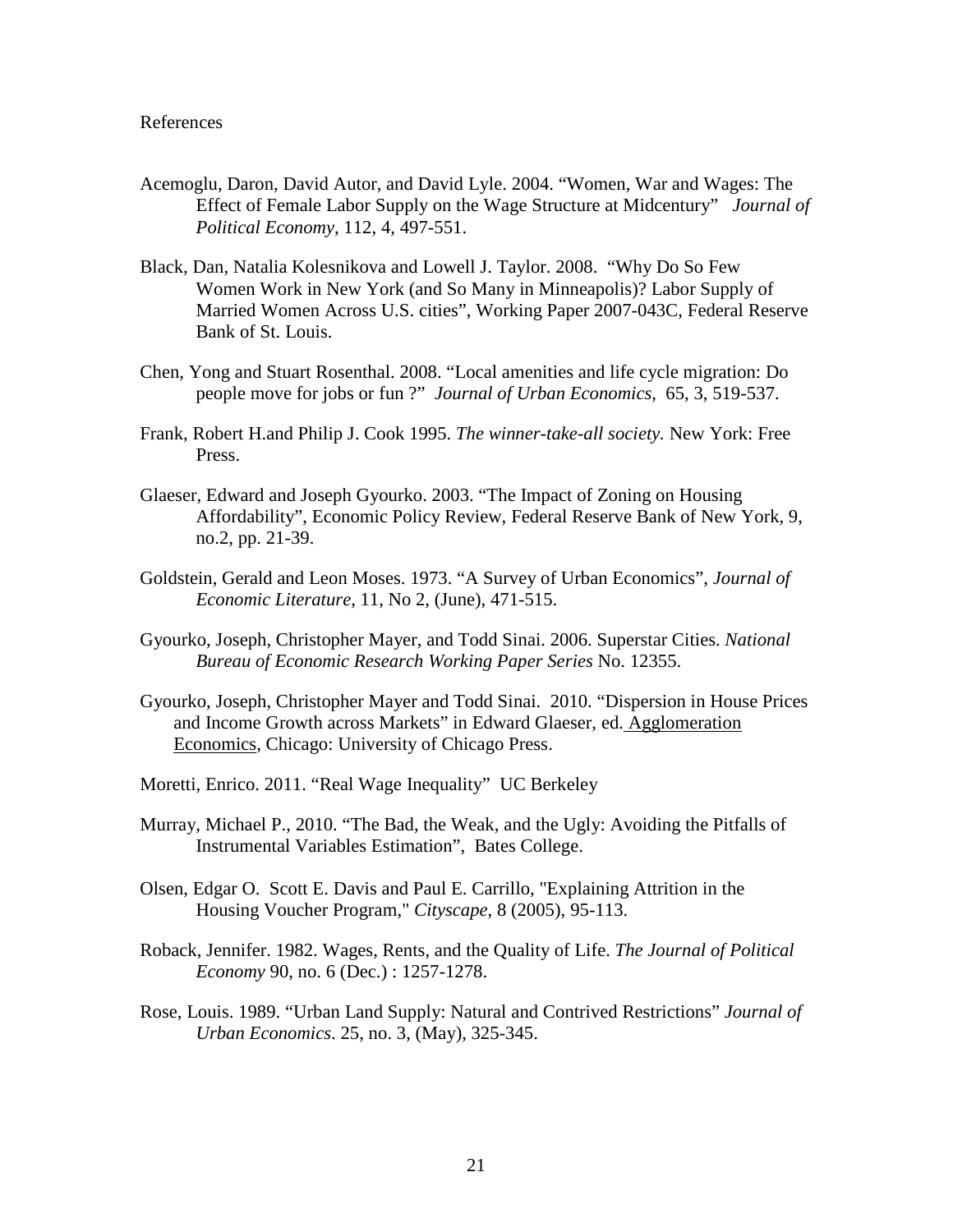- Rosen, Sherwin. 1974. Hedonic Prices and Implicit Markets: Product Differentiation in Pure Competition. *The Journal of Political Economy* 82, no. 1 (Jan. - Feb.) : 34- 55.
- Rouwendal, Jan and Willimijn van der Straaten. 2003. Dual Earners, Urban Labor Markets and Housing Demand. Tinbergen Institute Discussion Paper 2003-084/3.
- Saiz, Albert. 2010. "The Geographic Determinants of Housing Supply" *Quarterly Journal of Economics*, 125, No 3 (August), 1253- 1296.
- Stock, James and Motohiro Yogo. 2005. "Testing for Weak Instruments in Linear IV Regression" in *Identification and Inferences for Econometric Models: A Festschrift in Honor of Thomas Rothenberg*. Donald W. K. Andrews and James H. Stock, eds. Cambridge University Press, 80-108.
- U.S. Selective Service System, 1948, *Quotas, Calls and Inductions* , Washington, DC.
- Warren, Elizabeth and Amelia Warren Tyagi. 2003. *The two-income trap : Why middleclass mothers and fathers are going broke.* New York: Basic Books.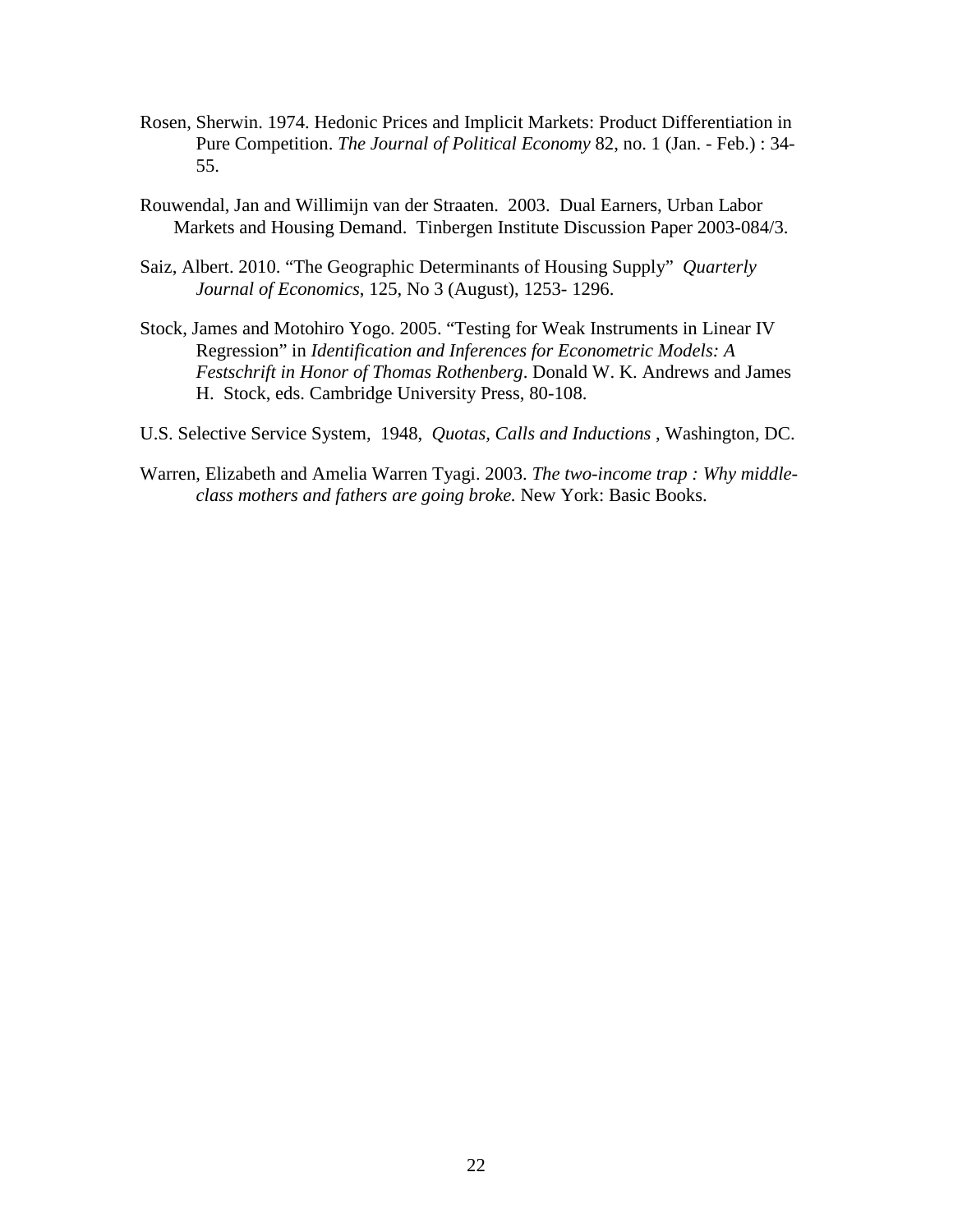

Figure 1: Median Home Value and Female Labor Force Participation Across US Metro Areas: 2000 Census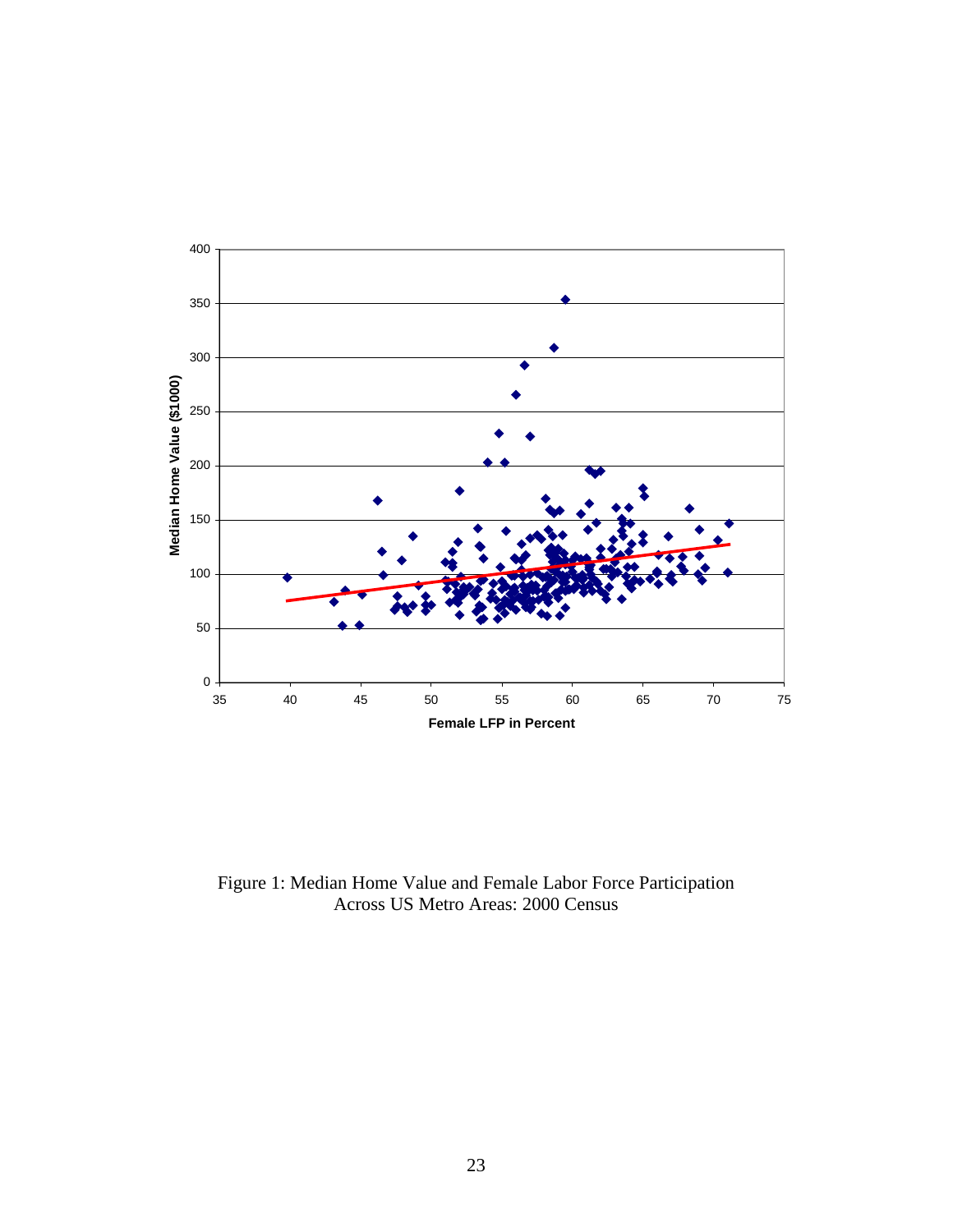

Figure 2: The Circular City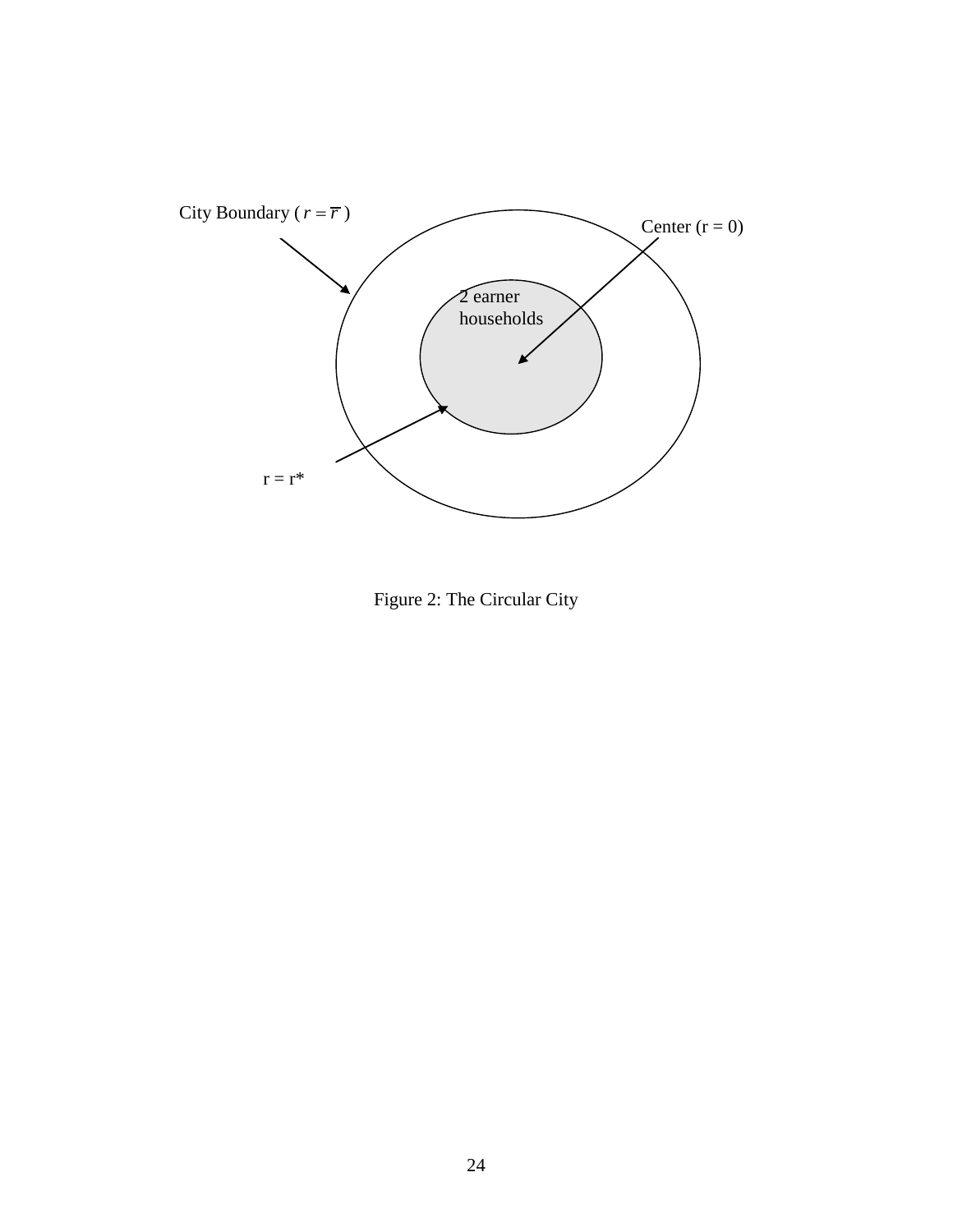

Rent Gradients for Five Values of the Taste Parameter Ω



(notes: a numerical example in which  $a = 1$ ,  $\alpha = .05$ ,  $\theta = .75$ ,  $N = 100$ , and the wage distribution is uniform over (50, 100). The five rent gradients correspond to five values of the taste parameter,  $\Omega$  (.44, .45, .46, .47, 48) The lowest value of  $\Omega$  yields a female labor force participation rate of .09 and the lowest rent gradient. The highest value of  $\Omega$  yields a female labor force participation rate of .70 and the highest rent gradient. The kinks in gradients occur at r\*, the boundary between the one-earner households and the twoearner households. The city boundary occurs at 6.514)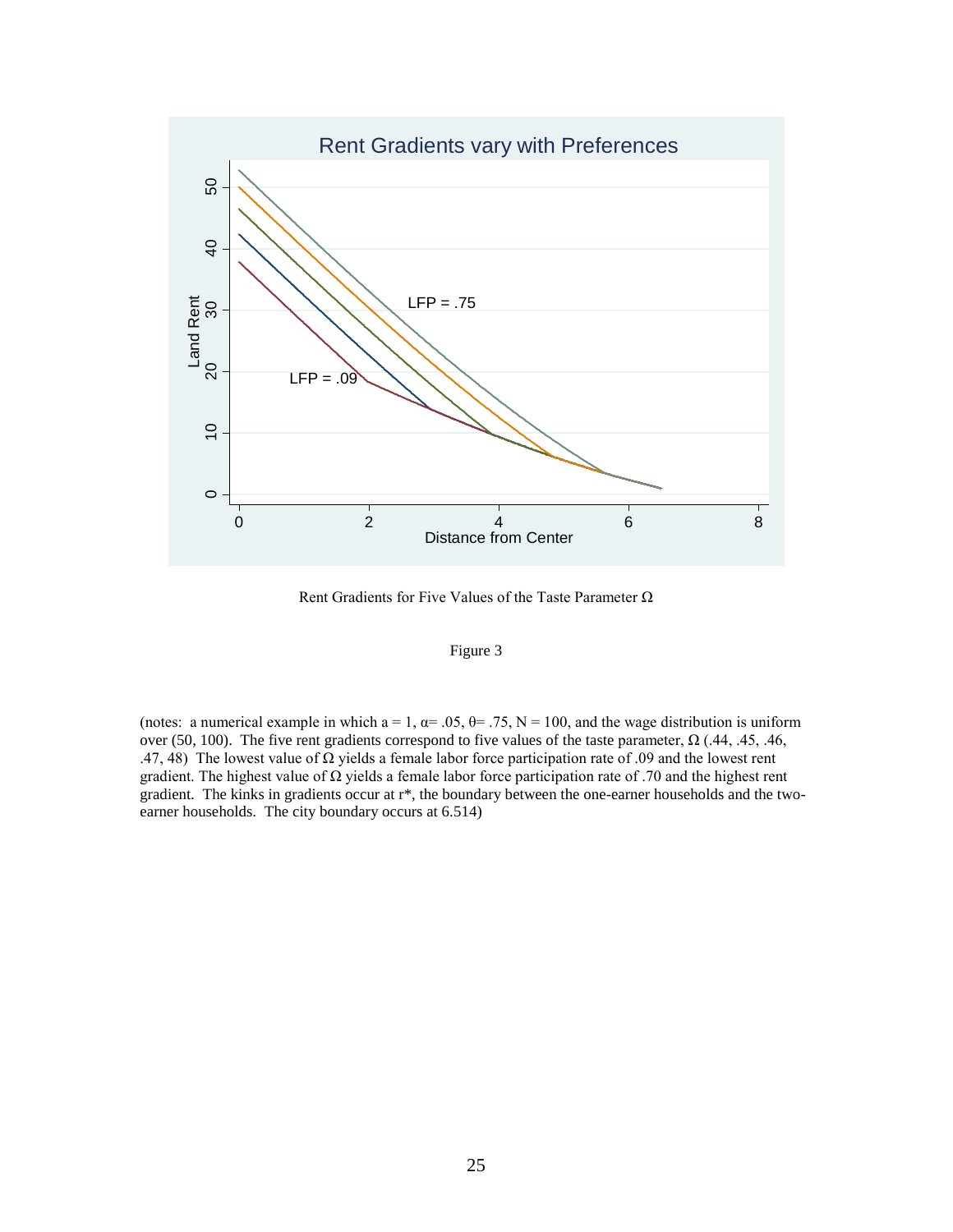

Rent Gradients for Four Values of the Land Availability Parameter, θ

### Figure 4

(notes: a numerical example in which a = 1,  $\alpha$  = .05,  $\Omega$  = .45, N = 100, and the wage distribution is uniform over (50, 100). The four rent gradients correspond to four values of the land availability parameter, θ (.25, .5, .75, 1) The lowest value of θ yields a female labor force participation rate of .70 and the highest rent gradient. The highest value of θ yields a female labor force participation rate of .10 and the lowest rent gradient. The kinks in gradients occur at r\*, the boundary between the one-earner households and the two-earner households. The city boundary occurs further out the lower the value of  $\theta$ )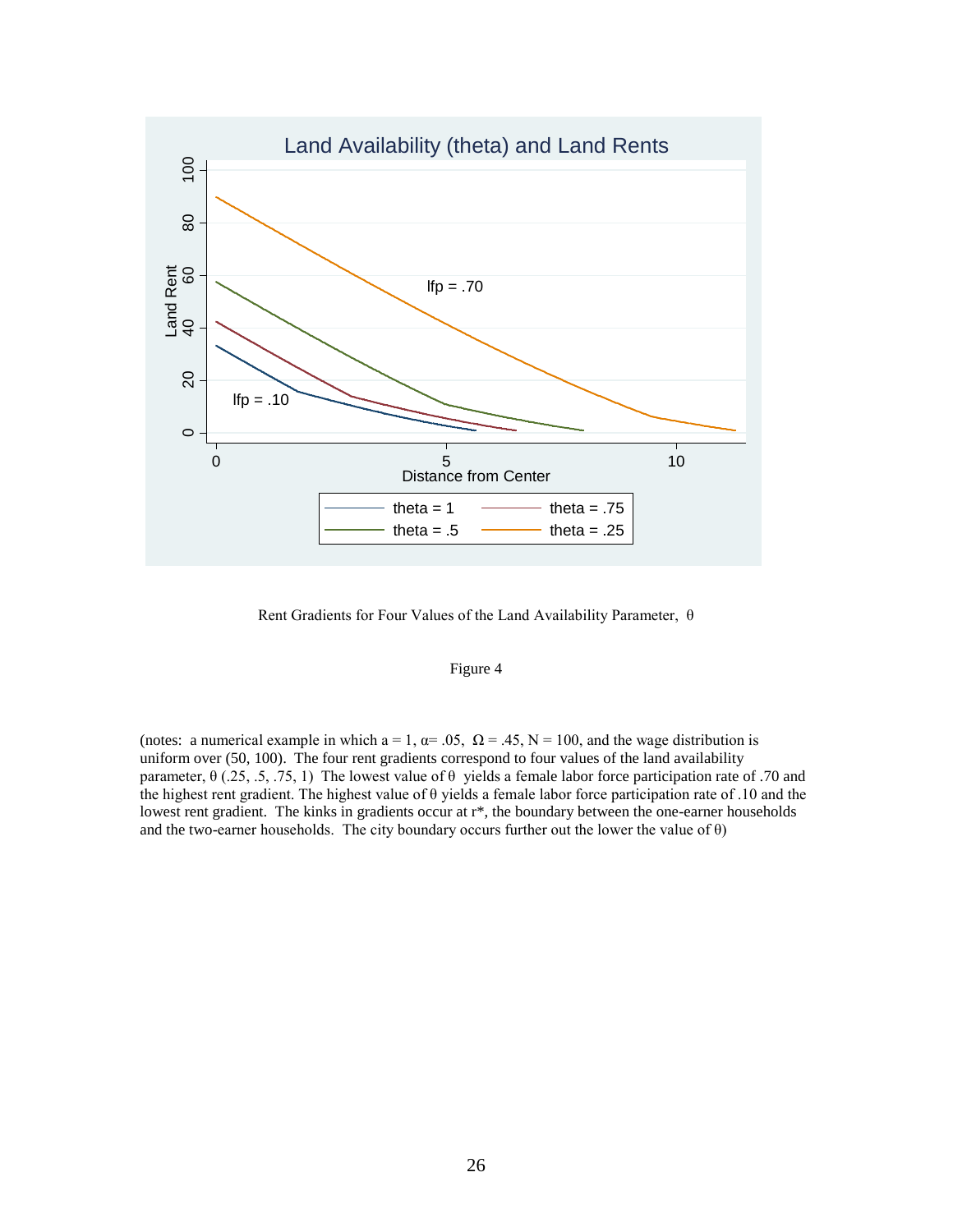#### Table 1: Descriptive Statistics

| Metro Area Variables                                      | Mean<br>(Std. Dev) | Individual Level Variables<br>for Married Women<br>$(N=203974)$ | Mean<br>(Std. Dev.) |
|-----------------------------------------------------------|--------------------|-----------------------------------------------------------------|---------------------|
| Rosenthal-Chen house price index                          | $\theta$           | <b>High School</b>                                              | .257                |
| standardized $(N=297)$                                    | (1)                |                                                                 | (.44)               |
| Olsen house price index standardized                      | $\Omega$           | Some College                                                    | .301                |
| $(N=329)$                                                 | (1)                |                                                                 | (.46)               |
| Fraction of Buildable Land                                | .925               | College                                                         | .306                |
| $(N=283)$                                                 | (.158)             |                                                                 | (.46)               |
| Fraction of land with slope greater than                  | .087               | Labor Force Participation                                       | .679                |
| $20\%$ (N=93)                                             | (.111)             |                                                                 | (.46)               |
| Mean Travel to Work Time (minutes)                        | 22.5               | Number of Children under                                        | .30                 |
| $(N = 295)$                                               | (3.7)              | five                                                            | (.60)               |
| Female labor force participation (%)                      | 58.0               | Other Family Income                                             | 63.76               |
| $(N = 277)$                                               | (5.4)              | (thousands of dollars)                                          | (66.57)             |
| Median full-time male earnings<br>$(1000\$<br>$(N=275)$   | 36.4<br>(4.7)      | Wage Income (wives)<br>(thousands of dollars)                   | 20.97<br>(29.19)    |
| Median full-time female earnings<br>$(1000\$<br>$(N=275)$ | 25.7<br>(3.4)      | Metro area unemployment<br>rate, April 2000                     | 3.62<br>(1.64)      |

Notes: Rosenthal index from Y.Chen and S. Rosenthal (2008). Index is  $(Q_H + Q_B)/2$ . Olsen index from unpublished estimates by Edgar Olsen as described in Olsen et al (2005). . Fraction of buildable land and 20% slope variables are author's calculations using Census maps. Climate variables from NOAA. Other variables from US Census 2000 and Census 2000 PUMS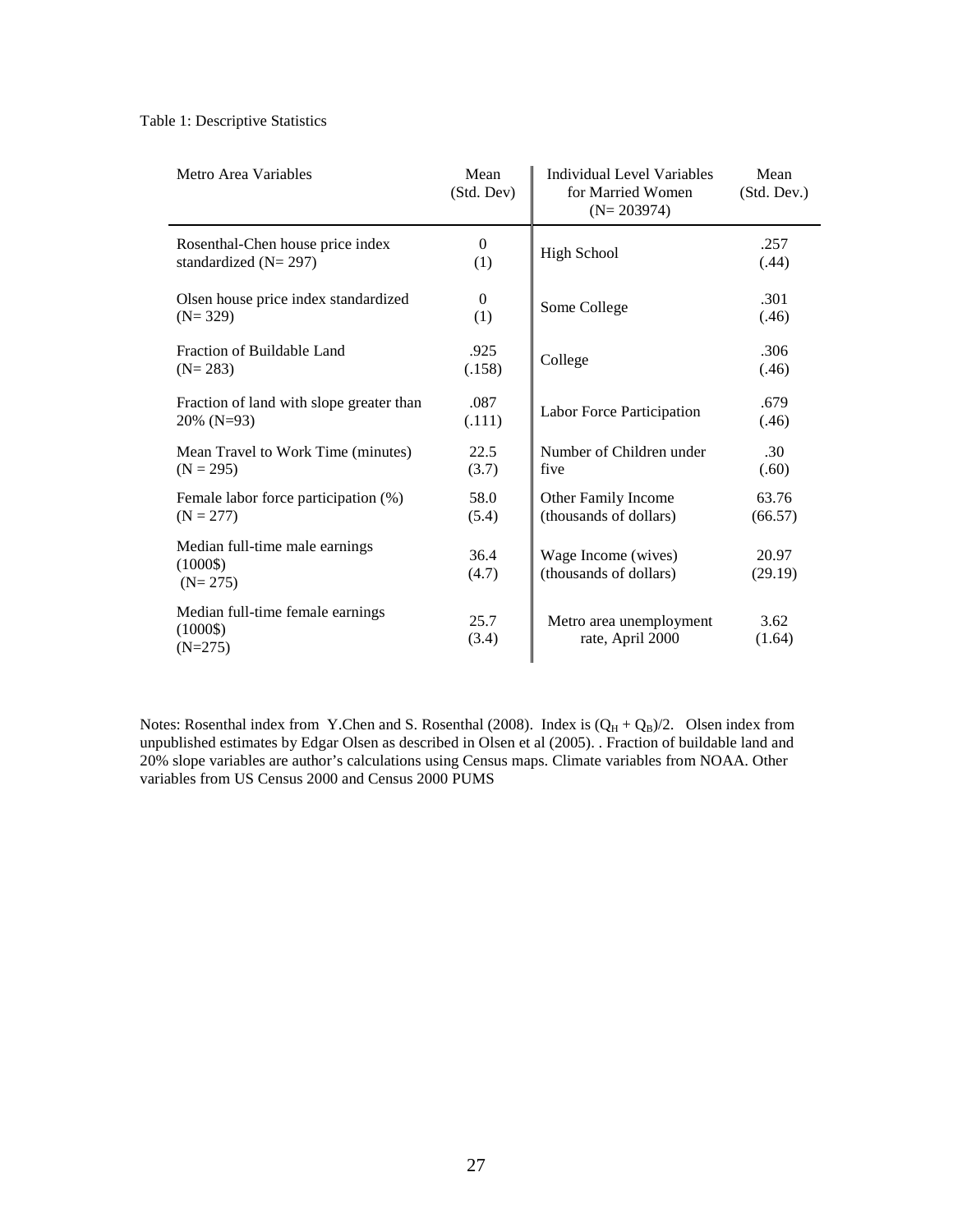|                                  | (1)             | (2)                        | (3)               |
|----------------------------------|-----------------|----------------------------|-------------------|
|                                  | Mean Commute    | Rosenthal-Chen House Price | Olsen House Price |
|                                  | Time            | Index                      | Index             |
| <b>Fraction of Buildable</b>     | $-4.61***$      | $-1.93***$                 | $-1.96***$        |
| Land                             | (1.20)          | (.45)                      | (.39)             |
| Fraction of sloped land          | 2.21            | $3.51***$                  | $2.97***$         |
|                                  | (2.46)          | (.86)                      | (.93)             |
| F-Statistic                      | $F(3,254)=36.8$ | $F(7,250)=21.2$            | $F(3,279)=20.5$   |
| Number of<br><b>Observations</b> | 258             | 254                        | 283               |

Table 2: Effects of Geography on Cross-Metro Area Differences in Commute Times and House Prices

Notes: dummy for missing slope data is also included. Robust standard errors in parentheses. \*\*\* = 1% significance,  $** = 5\%$  significance,  $* = 10\%$  significance.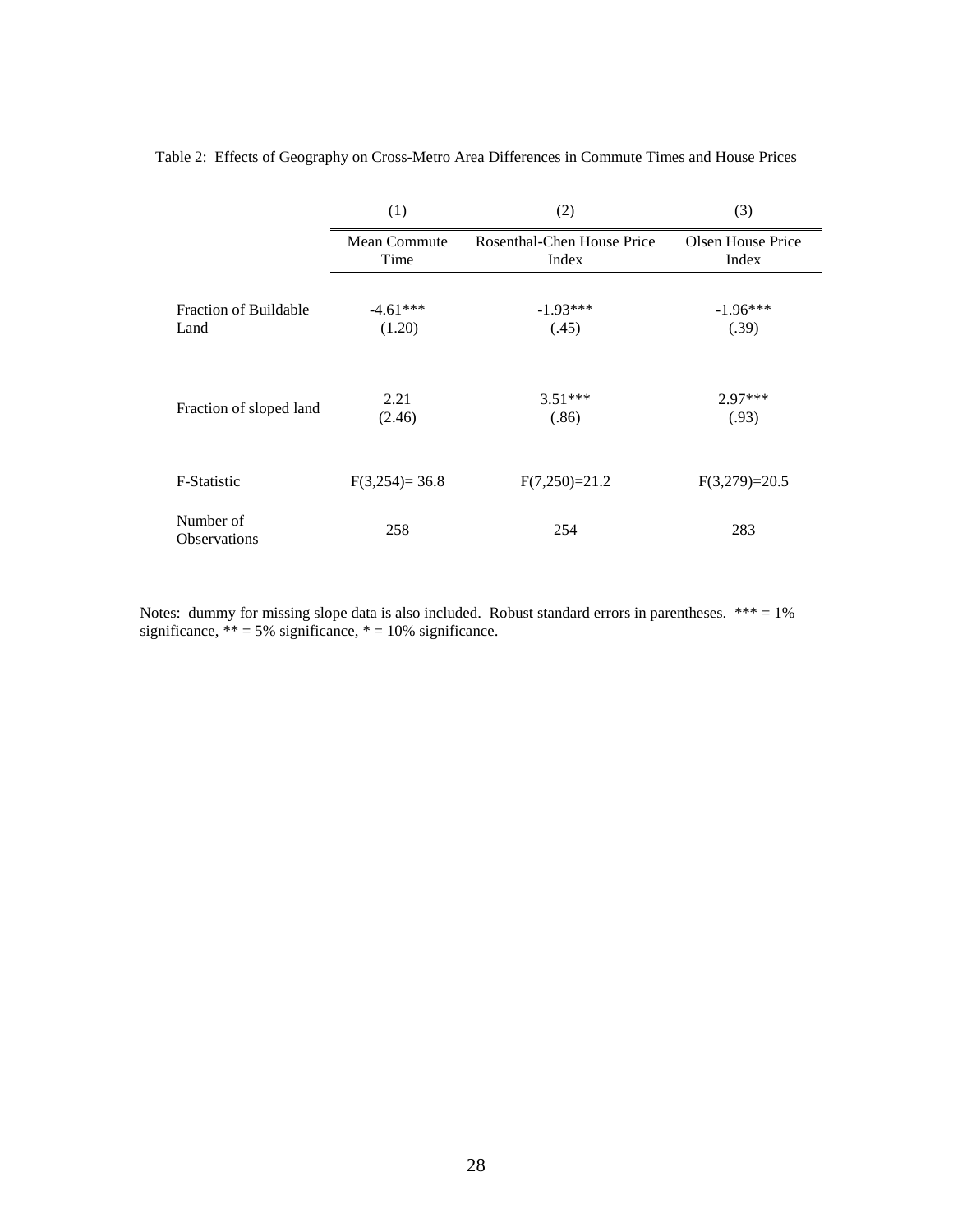|                                                                   | $(1)$ OLS           | $(2)$ OLS           | $(3)$ IV                  | $(4)$ OLS           | $(5)$ IV                 |  |
|-------------------------------------------------------------------|---------------------|---------------------|---------------------------|---------------------|--------------------------|--|
| <b>High School</b>                                                | $17.6***$<br>(.7)   | $17.5***$<br>(.74)  | $17.4***$<br>(.78)        | $17.5***$<br>(.73)  | $17.5***$<br>(.76)       |  |
| Some College                                                      | 26.4***<br>(.66)    | 26.1***<br>(.66)    | 26.1***<br>(.68)          | $26.2***$<br>(.65)  | 26.1***<br>(.70)         |  |
| College                                                           | 32.8***<br>(.69)    | 32.8***<br>(.72)    | 32.8***<br>(.68)          | 32.8***<br>(.71)    | 32.9***<br>(.71)         |  |
| Kids under 5                                                      | $-13.9***$<br>(.32) | $-13.9***$<br>(.34) | $-13.9***$<br>(.33)       | $-13.9***$<br>(.33) | $-13.9***$<br>(.33)      |  |
| Other Family Income                                               | $-10***$<br>(.005)  | $-.09***$<br>(.006) | $-.09***$<br>(.005)       | $-.09***$<br>(.006) | $-09***$<br>(.005)       |  |
| Metro Area Unemployment<br>Rate                                   | $-98***$<br>(.23)   | $-.86***$<br>(.22)  | $-.89***$<br>(.23)        | $-.82***$<br>(.21)  | $-93***$<br>(.26)        |  |
| Rosenthal-Chen House Price<br>Index                               |                     | .097<br>(.44)       | $-1.05*$<br>(.62)         |                     |                          |  |
| Olsen House Price Index                                           |                     |                     |                           | .51<br>(.38)        | $-1.33$<br>(.91)         |  |
| Mean Travel Time                                                  |                     | $-.26**$<br>(.11)   | $-.047$<br>(.24)          | $-.36***$<br>(.12)  | .076<br>(.31)            |  |
| F-test of excluded<br>instruments (house price)                   |                     |                     | $F = 11.11$<br>$p = .000$ |                     | $F = 4.74$<br>$p = .004$ |  |
| F-test of excluded<br>instruments (travel time)                   |                     |                     | $F = 2.56$<br>$p = .06$   |                     | $F = 2.56$<br>$p = .06$  |  |
| test of overidentifying<br>restrictions:<br>p value of Hansen's J |                     |                     | .85                       |                     | .97                      |  |
| Number of Observations                                            | 202829              | 196831              | 192295                    | 196831              | 192295                   |  |

Table 3A: Labor Force Participation of Married Women: Linear Probability Models

Notes: 2000 Census data. IV estimates are GMM. Standard errors in parentheses, clustered on metro areas. Coefficients and Standard errors multiplied by 100 for clarity. Other included covariates are age, age squared, and race. House prices and mean travel times are instrumented with topographical variables.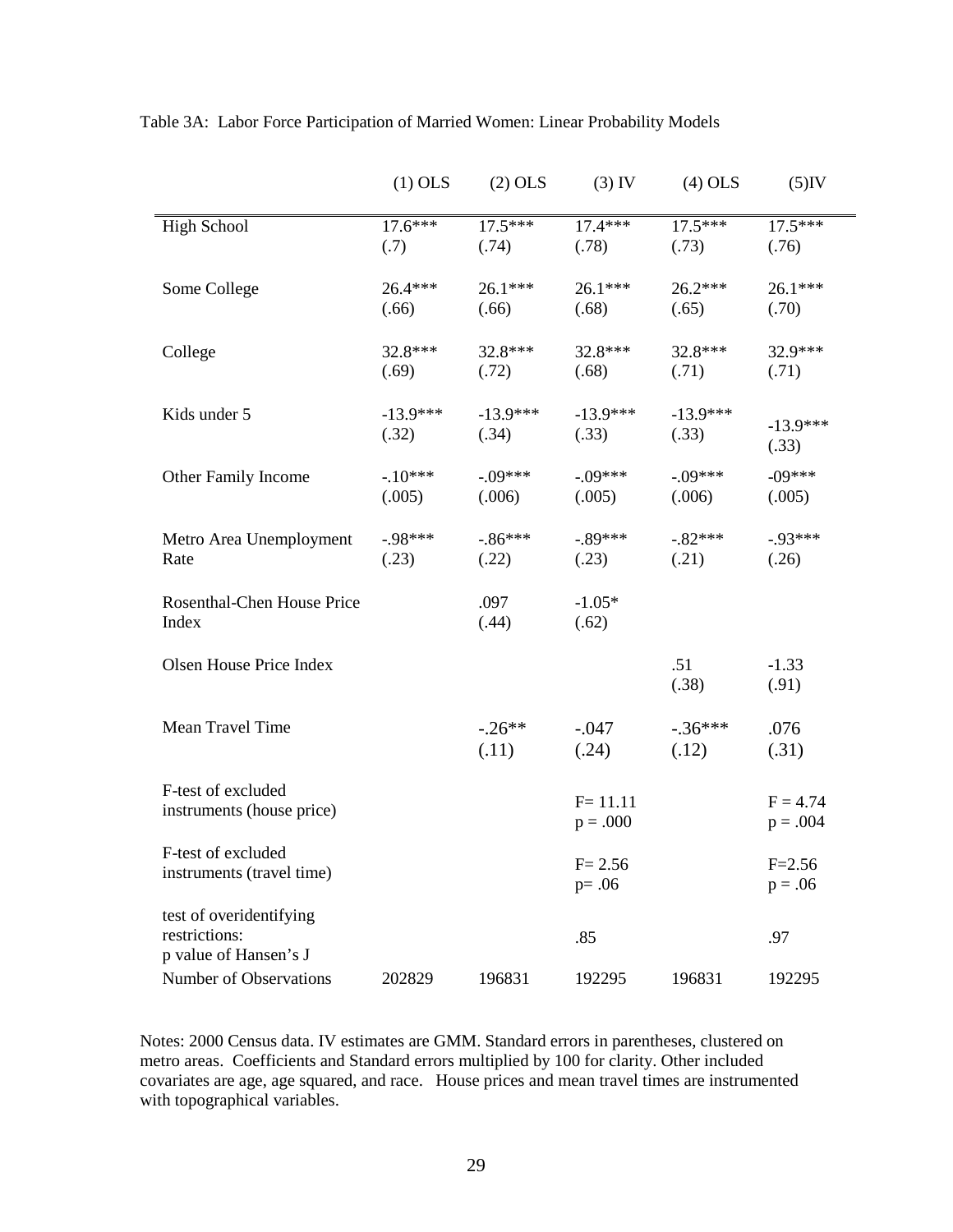|                                     | $(1)$ Probit | $(2)$ Probit        | $(3)$ IV<br>Probit   | (4)Probit             | $(5)$ IV<br>Probit   |
|-------------------------------------|--------------|---------------------|----------------------|-----------------------|----------------------|
| <b>High School</b>                  | $.465***$    | $.461***$           | $.457***$            | $.462***$             | $.460***$            |
|                                     | (.019)       | (.020)              | (.009)               | (.019)                | (.010)               |
| Some College                        | $.725***$    | $.717***$           | $.716***$            | $.720***$             | $.717***$            |
|                                     | (.017)       | (.017)              | (.008)               | (.017)                | (.012)               |
| College                             | .937***      | .936***             | .936***              | .936***               | .938***              |
|                                     | (.017)       | (.017)              | (.010)               | (.017)                | (.011)               |
| Kids under 5                        | $-.403***$   | $-.405***$          | $-.405***$           | $-404***$             | $-.405***$           |
|                                     | (.01)        | (.011)              | (.005)               | (.011)                | (.006)               |
| Other Family Income                 | $-2.74***$   | $-2.70***$          | $-2.68***$           | $-2.71***$            | $-2.68***$           |
| $(x 10^{-6})$                       | (.16)        | (.17)               | (.05)                | (.17)                 | (.05)                |
| Metro Area Unemployment             | $-.029***$   | $-.025***$          | $-.026***$           | $-0.024***$           | $-.027***$           |
| Rate                                | (.007)       | (.006)              | (.002)               | (.006)                | (.002)               |
| Rosenthal-Chen House Price<br>Index |              | .002<br>(.013)      | $-.032***$<br>(.004) |                       |                      |
| Olsen House Price Index             |              |                     |                      | .015<br>(.012)        | $-.041***$<br>(.006) |
| Mean Travel Time                    |              | $-.008**$<br>(.003) | $-.002$<br>(.002)    | $-0.011***$<br>(.004) | $-.002$<br>(.004)    |
| Number of Observations              | 202829       | 196831              | 192295               | 196831                | 192295               |

# Table 3B: Labor Force Participation of Married Women: Probit Models

Notes: 2000 Census data. IV estimates use Newey's two step procedure. Standard errors in parentheses. Standard errors are clustered on metro areas for columns  $(1)$ ,  $(2)$  and  $(4)$ . Bootstrapped standard errors for columns  $(3)$  and  $(5)$ . Other included covariates are age, age squared, and race. House prices and mean travel times are instrumented with topographical variables.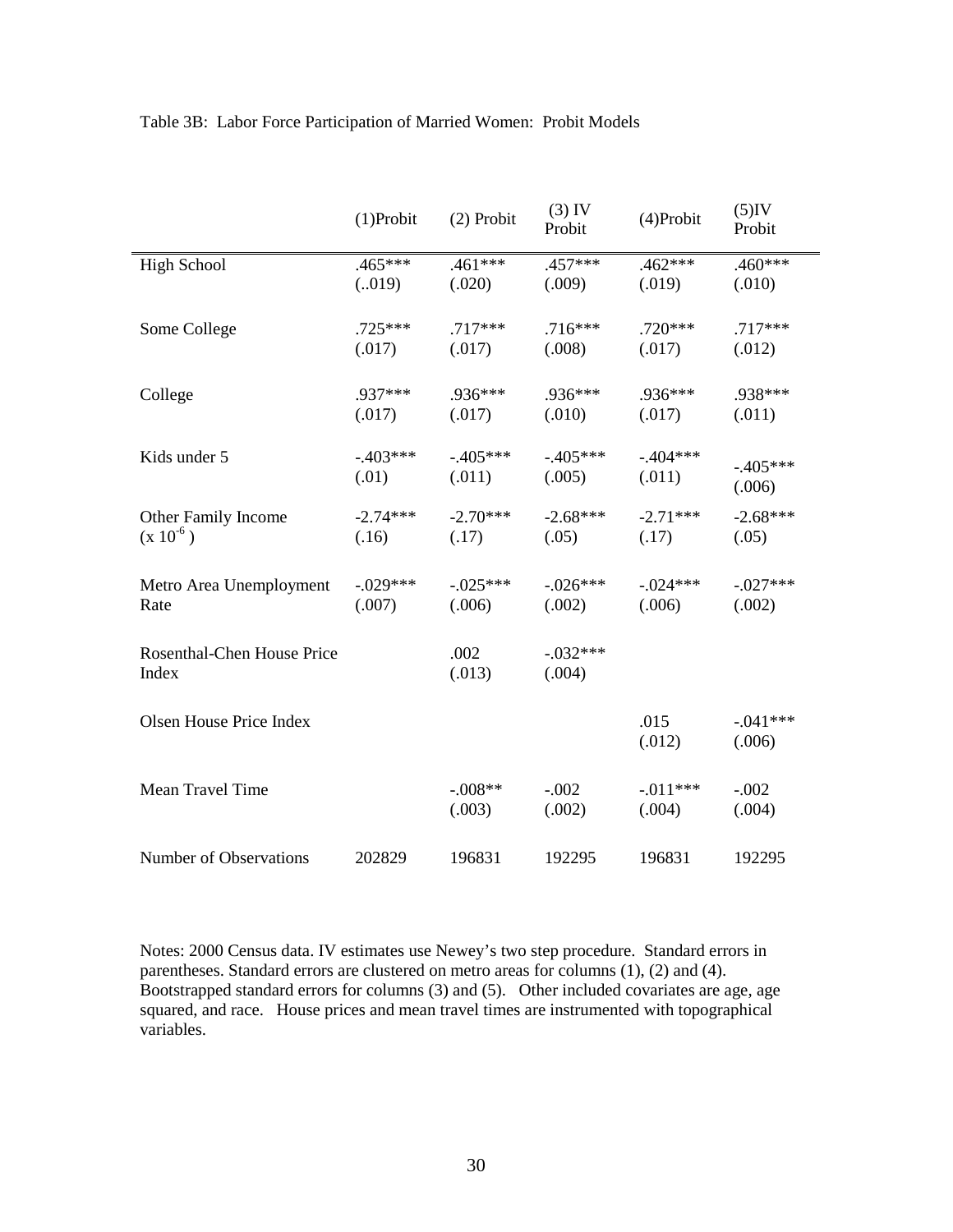|                                                                | $(1)$ OLS            | $(2)$ OLS           | $(3)$ IV                  | $(4)$ OLS           | $(5)$ IV                 |
|----------------------------------------------------------------|----------------------|---------------------|---------------------------|---------------------|--------------------------|
| <b>High School</b>                                             | 5.92***<br>(.24)     | $6.35***$<br>(.27)  | $6.2***$<br>(.27)         | $6.27***$<br>(.26)  | $6.19***$<br>(.25)       |
| Some College                                                   | 11.30***<br>(.33)    | $11.7***$<br>(.36)  | $11.6***$<br>(.35)        | $11.6***$<br>(.34)  | $11.6***$<br>(.33)       |
| College                                                        | 24.10***<br>(.82)    | $24.2***$<br>(.81)  | 24.4***<br>(.76)          | $24.1***$<br>(.78)  | 24.4***<br>(.75)         |
| Kids under 5                                                   | $-4.0***$<br>(.16)   | $-4.07***$<br>(.17) | $-4.1***$<br>(.16)        | $-4.08***$<br>(.17) | $-4.05***$<br>(.16)      |
| Other Family Income                                            | $-.0046$<br>(.00457) | $-.0074$<br>(.0046) | $-.007*$<br>(.0039)       | $-.0075$<br>(.0046) | $-.0069*$<br>(.0040)     |
| Metro area unemployment rate                                   | $-.25$<br>(.25)      | $-.35***$<br>(.11)  | $-.37***$<br>(.11)        | $-33***$<br>(.09)   | $-.35***$<br>(.10)       |
| Rosenthal-Chen House Price Index                               |                      | $1.13***$<br>(.26)  | .48<br>(.35)              |                     |                          |
| Olsen House Price Index                                        |                      |                     |                           | $1.31***$<br>(.20)  | .58<br>(.39)             |
| Mean Travel Time                                               |                      | $.24***$<br>(.07)   | $.28*$<br>(.15)           | $.15***$<br>(.70)   | .23<br>(.16)             |
| F-test of excluded instruments (house<br>price first stage)    |                      |                     | $F = 11.11$<br>$p = .000$ |                     | $F = 4.74$<br>$p = .004$ |
| F-test of excluded instruments (travel<br>time first stage)    |                      |                     | $F = 2.56$<br>$p = .06$   |                     | $F = 2.56$<br>$p = .06$  |
| test of overidentifying restrictions:<br>p value of Hansen's J |                      |                     | .28                       |                     | .19                      |
| Number of Observations                                         | 202829               | 192277              | 192295                    | 196831              | 192295                   |

Table 4A: Labor Earnings of Married Women: Linear Models

Notes: 2000 Census Data. IV estimates are GMM estimates. Robust standard errors in parentheses, clustered on metro areas. Other included covariates are age, age squared, and race. House prices and mean travel times are instrumented with topographical variables.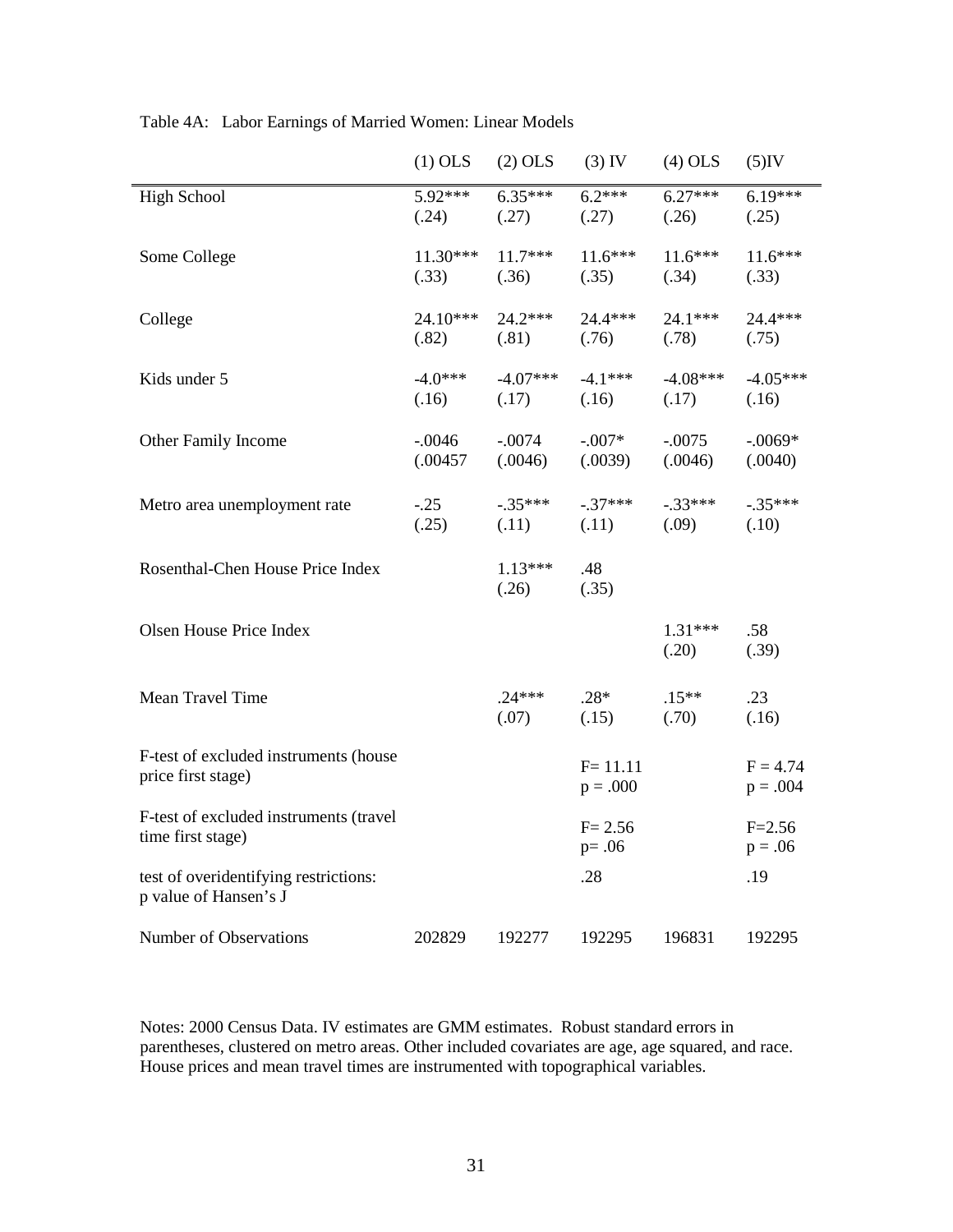|                                   | $(1)$ Tobit | $(2)$ Tobit        | $(3)$ IV<br>Tobit  | $(4)$ Tobit         | $(5)$ IV<br>Tobit |
|-----------------------------------|-------------|--------------------|--------------------|---------------------|-------------------|
| <b>High School</b>                | $12.85***$  | $13.3***$          | $13.3***$          | $13.2***$           | $13.3***$         |
|                                   | (.62)       | (.67)              | (.25)              | (.66)               | (.26)             |
| Some College                      | $20.9***$   | $21.2***$          | $21.4***$          | $21.19***$          | 21.44***          |
|                                   | (.89)       | (.94)              | (.29)              | (.92)               | (.27)             |
| College                           | $35.9***$   | $35.9***$          | $36.4***$          | 35.85***            | 36.45***          |
|                                   | (1.49)      | (1.51)             | (.37)              | (1.5)               | (.30)             |
| Kids under 5                      | $-8.05***$  | $-8.13***$         | $-8.15***$         | $-8.14***$          | $-8.15***$        |
|                                   | (.28)       | (.30)              | (.17)              | (.30)               | (.14)             |
| Other Family Income $(x 10^{-3})$ | $-.028***$  | $-.031***$         | $-0.031***$        | $-.031***$          | $-.031***$        |
|                                   | (.006)      | (.006)             | (.002)             | (.0058)             | (.003)            |
| Metro area unemployment rate      | $-.603***$  | $-.702***$         | $-.737***$         | $-.662***$          | $-.741***$        |
|                                   | (.272)      | (.168)             | (.06)              | (.16)               | (.06)             |
| Rosenthal-Chen House Price Index  |             | $1.10***$<br>(.39) | $-.02$<br>(.14)    |                     |                   |
| Olsen House Price Index           |             |                    |                    | $1.44***$<br>(.271) | $-.043$<br>(.17)  |
| Mean Travel Time                  |             | $.023**$<br>(.009) | $.377***$<br>(.08) | .097<br>(.09)       | $.39***$<br>(.09) |
| Number of Observations            | 202829      | 196831             | 192295             | 196831              | 192295            |

# Table 4B: Labor Earnings of Married Women: Tobit Models

Notes: 2000 Census Data. IV estimates use Newey's two step method. Standard errors in parentheses. Standard errors are clustered on metro areas for columns (1), (2) and (4). Bootstrap standard errors for columns (3) and (5). Other included covariates are age, age squared, and race. House prices and mean travel times are instrumented with topographical variables. Coefficients are in thousands of dollars.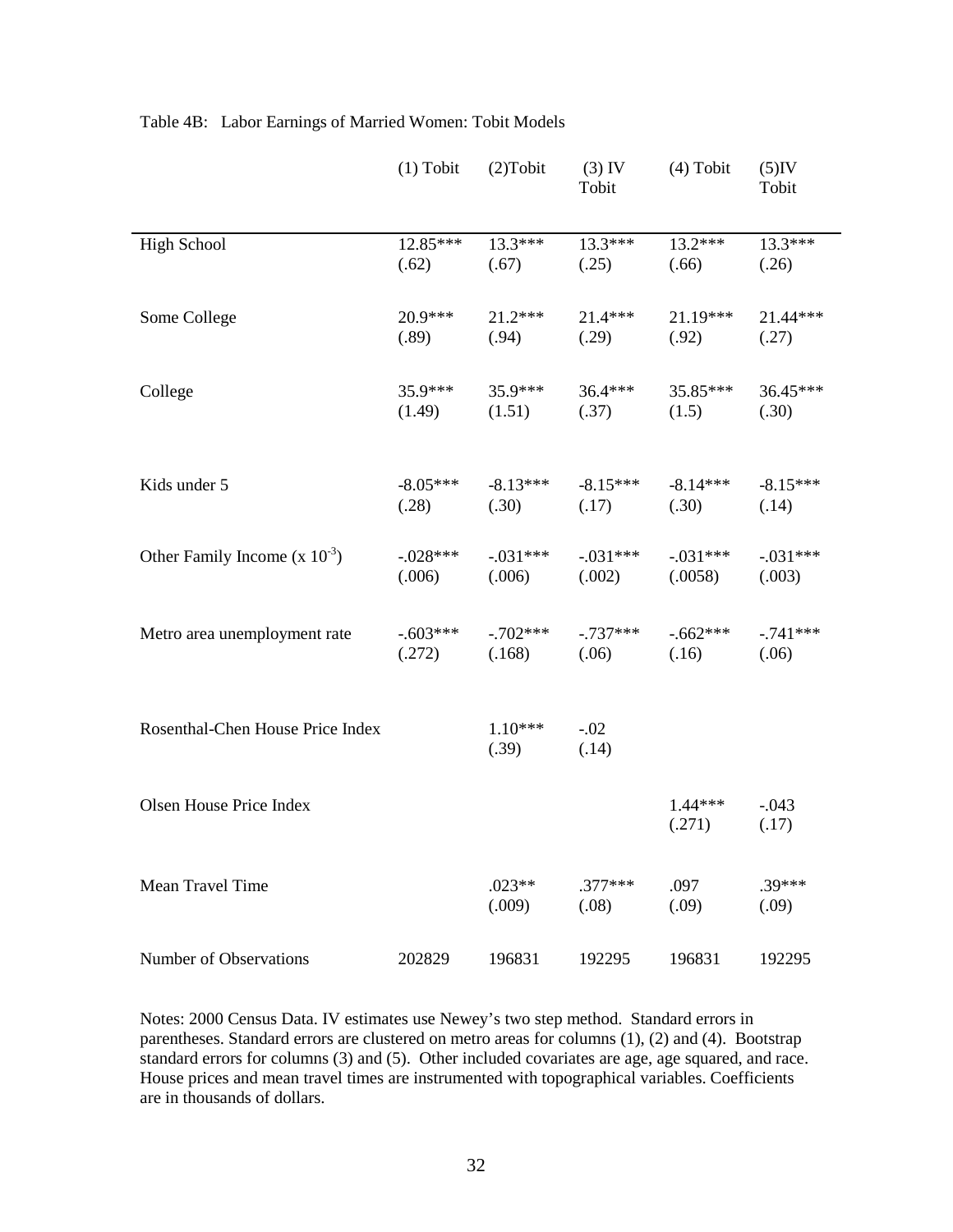|                                                 | (1)                  | (2)                 | (3)                 | (4)                 |
|-------------------------------------------------|----------------------|---------------------|---------------------|---------------------|
|                                                 | Rosenthal-Chen Index |                     |                     | Olsen Index         |
| <b>Female Labor Force</b><br>Participation Rate | .024<br>(.077)       |                     | $-.077$<br>(.067)   |                     |
| <b>Median Female Earnings</b>                   |                      | .051<br>(.157)      |                     | $-.173$<br>(.186)   |
| <b>Median Male Earnings</b>                     | $.086**$<br>(.037)   | .073<br>(.074)      | $.124***$<br>(.032) | $.169**$<br>(.08)   |
| <b>Fraction of Buildable</b><br>Land            | $-1.98**$<br>(.87)   | $-1.82***$<br>(.40) | $-1.11*$<br>(.66)   | $-1.64***$<br>(.38) |
| Slopes Above 20%                                | $2.75***$<br>(.63)   | $2.52***$<br>(.49)  | $1.76***$<br>(.63)  | 2.48***<br>(.64)    |
| Number of Observations                          | 231                  | 231                 | 257                 | 257                 |

Table 5: IV Estimates of Cross-Metro Area Differences in House Prices

Note: Estimates are GMM estimates with robust standard errors. Instruments for female labor supply and female earnings are World War II male mobilization rates. \*\*\* = 1% significance, \*\*  $= 5\%$  significance,  $* = 10\%$  significance.